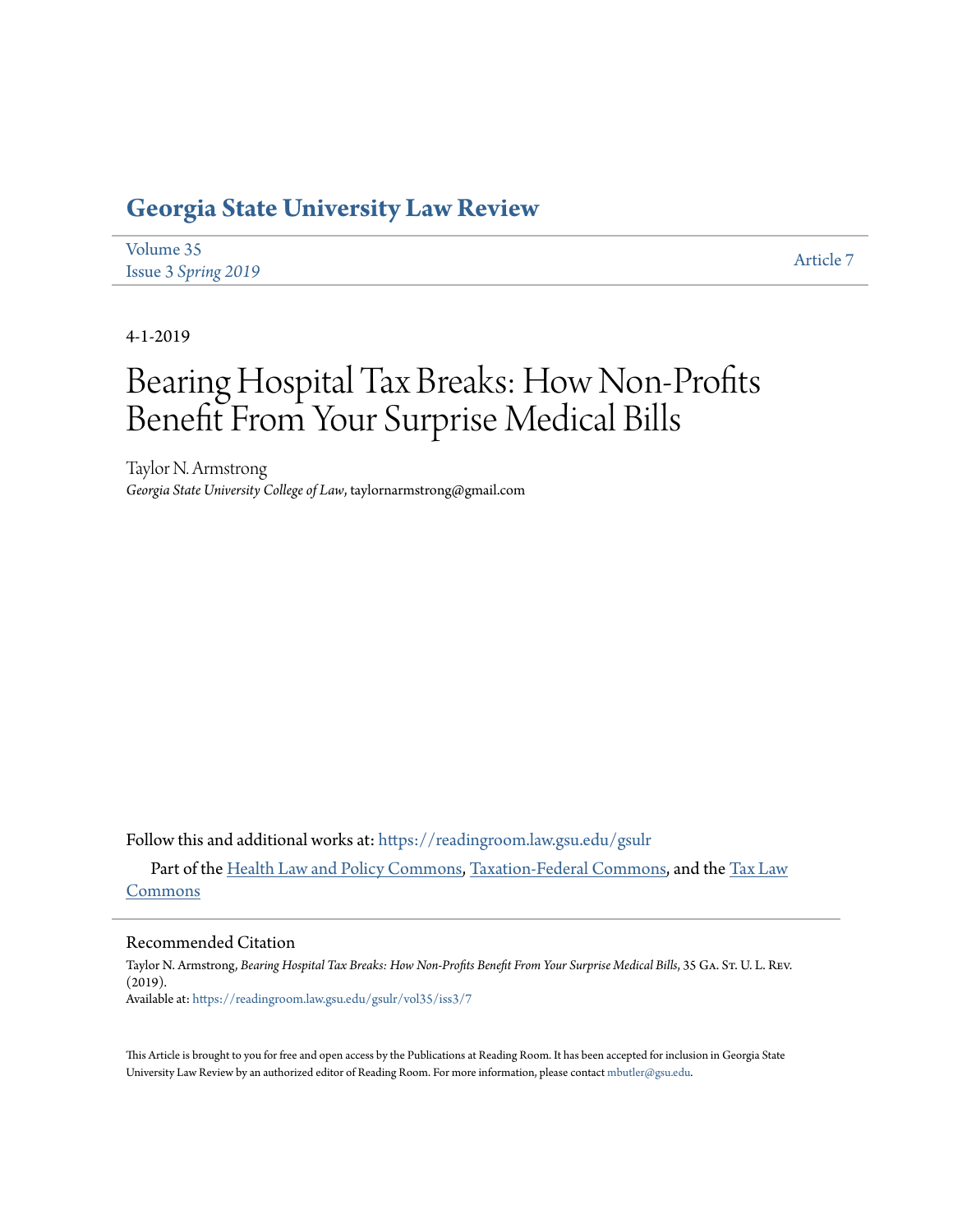## **BEARING HOSPITAL TAX BREAKS: HOW NON-PROFITS BENEFIT FROM YOUR SURPRISE MEDICAL BILLS**

### **Taylor N. Armstrong\***

#### **INTRODUCTION**

Dan Harrison, a father from Atlanta, Georgia, is working to pay off a medical bill he received after taking his seven-year-old daughter to the emergency room.<sup>1</sup> His daughter was having difficulty breathing after coming down with pneumonia, and her pediatrician recommended taking her to the emergency room.<sup>2</sup> Harrison's daughter was covered by his health insurance, and she went to an emergency room that was in-network, meaning one covered by his insurance carrier.3 Dan paid the \$250 copay, and his daughter received the treatment she needed; however, that was not the end of the financial obligation.4 Three months after the emergency-room trip, Dan received a \$1,400 bill for services that were not covered by his insurance.<sup>5</sup> Though the services were rendered at an in-network hospital, unbeknownst to Dan, not all of the physicians who treated his daughter were in-network with his provider.<sup>6</sup> Even though Dan did "everything that a reasonable person" would do, he was responsible for paying the extra bill.7

1

 <sup>\*</sup> J.D. Candidate, 2019, Georgia State University College of Law. Thank you to Professor Erin Fuse Brown for your help and feedback throughout the writing and editing process. To the *Georgia State University Law Review*, thank you for all the hard work that went into this Note and the entire Law Review. Finally and most importantly, thank you to my family and friends for your unwavering support and encouragement throughout law school.

<sup>1.</sup>Associated Press, *Georgia Lawmakers Work to End 'Surprise Billing' for Patients*, AUGUSTA CHRON. (Feb. 12, 2017, 12:46 AM), http://chronicle.augusta.com/2017-02-12/georgia-lawmakers-work-endsurprise-billing-patients [https://perma.cc/EUE5-CWD6].

<sup>2</sup>*. Id.*

<sup>3</sup>*. Id.*

<sup>4</sup>*. Id.* 5*. Id.*

<sup>6</sup>*. Id.*

<sup>7</sup>*. Georgia Lawmakers Work to End 'Surprise Billing' for Patients*, *supra* note 1.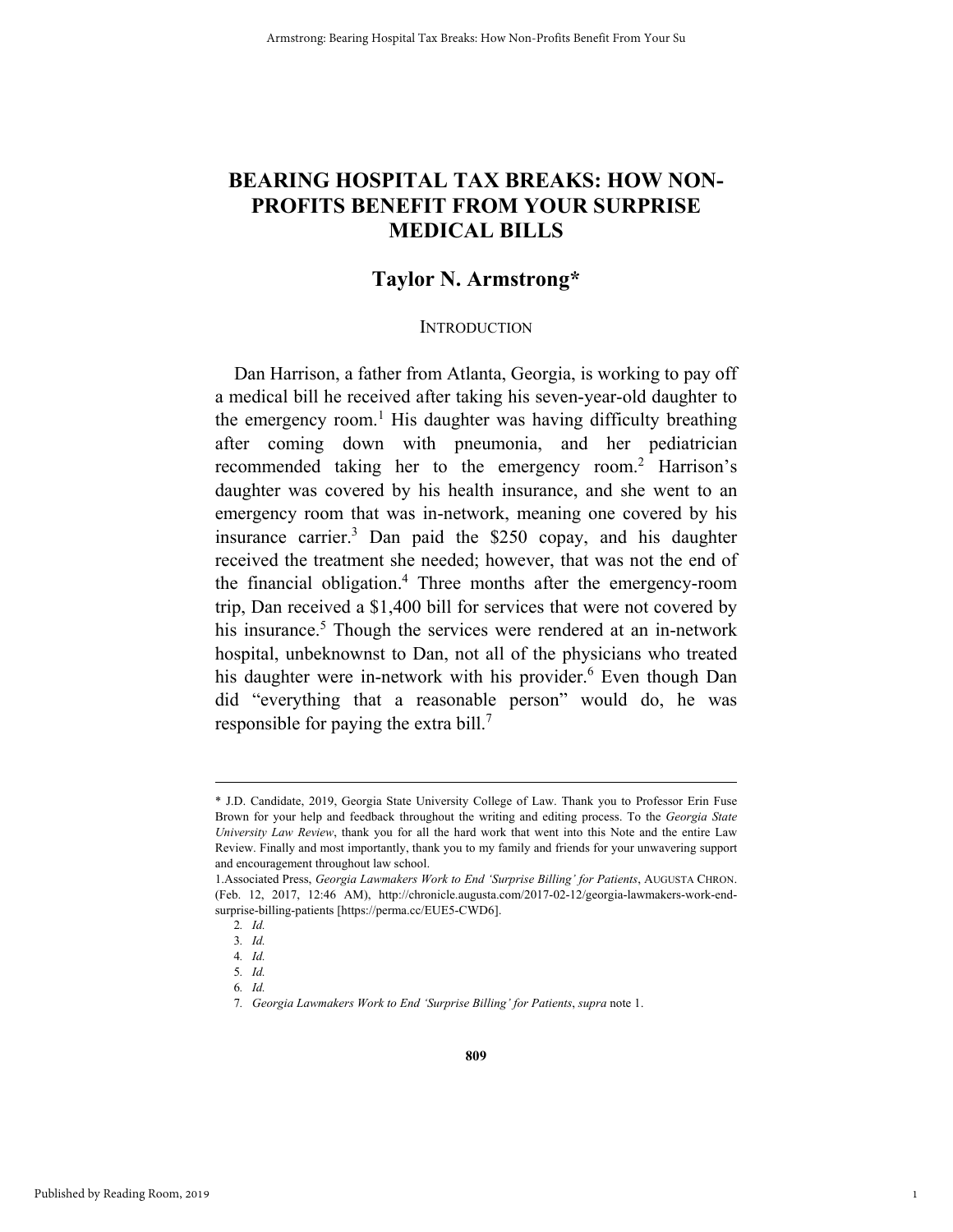Families like the Harrisons carefully plan and budget to make ends meet, but now, across the United States, families are opening their mailboxes to unexpected medical bills.<sup>8</sup> These bills can become financially crippling debts that haunt patients and their families for years to come and result in "lawsuit[s], a damaged credit score, a home foreclosure, or worse."<sup>9</sup> Due to the trend of rising insurance

after an emergency room visit).

[https://perma.cc/GR6J-XTMH] ("[Although] the recession may be long over, many Americans are still living one bill away from financial disaster. . . . In fact, about 63[%] of Americans say they're unable to

 <sup>8.</sup> Brief for Tenn. Med. Ass'n as Amici Curiae Supporting Petitioners at 17, HCA Health Servs. of Tennessee v. BlueCross BlueShield of Tennessee, Inc., 2016 WL 3357180 (Tenn. 2016) (No. 10-896- 11), 2016 WL 6211577, at \*17 ("The 'surprise' bill phenomenon is an issue nationwide . . . ."); *see also* Haley Sweetland Edwards, *How You Could Get Hit with a Surprise Medical Bill*, TIME (Mar. 7, 2016), http://time.com/4246845/health-care-insurance-suprise-medical-bill/ [https://perma.cc/TGU3-AB2U] (describing a patient left with \$106,000 in uncovered medical bills after treatment for a slip and fall); Maggie Fox & Jane Derenowski, *Surprise Medical Bills Found in 22 Percent of ER Visits*, NBC NEWS (Nov. 16, 2016, 5:00 PM, updated Nov. 16, 2016, 7:03 PM), https://www.nbcnews.com/health/healthcare/surprise-medical-bills-found-22-percent-er-visits-n684956 [https://perma.cc/5C3E-HR42] ("A new study published in the New England Journal of Medicine finds that, across the country, 22[%] of people visiting in-network emergency rooms have to deal with bills from out-of-network doctors."); Elisabeth Ponsot & Daniel Moritz-Rabson, *Americans Who Confronted 'Surprise' Medical Bills Share Their Stories*, PBS NEWSHOUR (June 26, 2016, 2:53 PM), http://www.pbs.org/newshour/updates/americans-who-confronted-surprise-medical-bills-share-theirstories/ [https://perma.cc/H23K-6YCX] (sharing stories of patients left with uncovered medical bills ranging from \$5,000 to \$40,000); Eric Salzman & Anna R. Schecter, *Law Aims to Protect Medicare Patients from Surprise Hospital Bill*, NBC NEWS (Mar. 8, 2017, 3:10 PM), https://www.nbcnews.com/news/us-news/law-aims-protect-medicare-patients-surprise-hospital-billn730686 [https://perma.cc/K3A5-E9KA] (describing a patient left with \$28,000 in uncovered medical bills after treatment for a broken leg); Stephannie Stokes, *Georgia Lawmakers Work to Curb Surprise Medical Bills*, WABE (Feb. 8, 2017), http://news.wabe.org/post/georgia-lawmakers-work-curb-surprisemedical-bills [https://perma.cc/D4GT-9QPM] (describing a patient left with \$700 in uncovered costs

 <sup>9.</sup> Erin C. Fuse Brown, *Consumer Financial Protection in Health Care*, 95 WASH. U. L. REV. 127, 130 (2017) ("The financial distress mounts after the service has been rendered, with the arrival of involuntarily triggered, surprise out-of-network medical bills or added facility fees. The ordeal continues as the patient tries to sort out the confusing pile of medical bills and insurance statements while unpaid amounts are sold to debt collectors and reported to credit reporting agencies, where the medical bill can become a lawsuit, a damaged credit score, a home foreclosure, or worse."); *see also* Brief for Tenn. Med. Ass'n, *supra* note 8, at \*17 ("In 2011, the New York Department of Financial Services studied more than 2,000 complaints involving surprise medical bills[] and found the average out-of-network emergency bill was \$7,006."); Daryl M. Berke, *Drive-by-Doctoring: Contractual Issues and Regulatory Solutions to Increase Patient Protection from Surprise Medical Bills*, 42 AM. J.L. & MED 170, 173 (2016) ("Medical bills from these situations can be crippling."); Rebecca Lindstrom & Julie Wolfe, *Investigation: 41% of Georgians Report Surprise Medical Bills*, 11ALIVE.COM (May 16, 2016, 8:30 PM), http://www.11alive.com/news/local/investigation-41-of-georgians-report-surprise-medicalbills/190007567 [https://perma.cc/BL9J-LD42] ("'Medical debt is the leading cause of bankruptcy,' said Stephens. '[It] can be devastating to a family. I mean thousands of dollars of unexpected medical costs in a year can really have an impact to afford other necessary items.'"); Aimee Picchi, *Most Americans Can't Handle a \$500 Surprise Bill*, CBS NEWS (Jan. 6, 2016, 5:14 PM), https://www.cbsnews.com/news/most-americans-cant-handle-a-500-surprise-bill/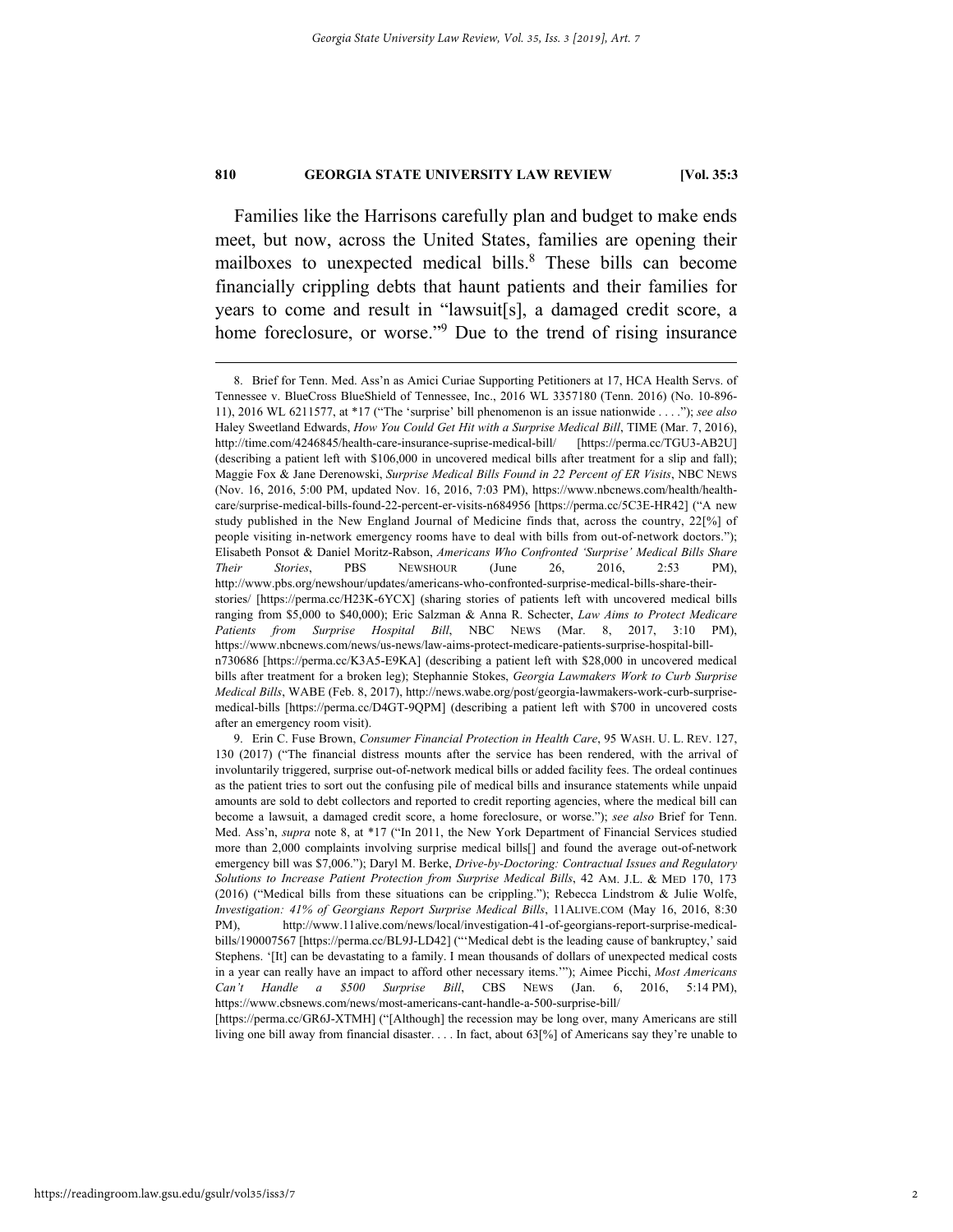costs throughout the 2000s and underwriting limitations created under the Patient Protection and Affordable Care Act (ACA), insurance companies have been seeking cost-saving strategies, including narrowing insurance networks.<sup>10</sup> While narrower networks reduce insurance premiums, they also increase the likelihood that patients will "find [themselves] out-of-network" and with a surprise medical bill.<sup>11</sup> Many states have passed laws to prohibit surprise bills, but there are many patients beyond the reach of these protections, including those in states without protective laws.12 To protect patients from this gap, the federal Tax Code may provide a complementary solution to minimal state and federal protections.

This Note addresses the growing issue of surprise medical bills and how the United States Tax Code can be used to prevent many patients from receiving these bills. Part I provides a background on surprise billing and market factors that have led to an increase in the bills as well as current legislative solutions to the problem.<sup>13</sup> Part II

Published by Reading Room, 2019

handle a \$500 car repair or a \$1,000 emergency room bill . . . .").

 <sup>10.</sup> Patient Protection and Affordable Care Act § 1201, 42 U.S.C. § 300gg (2012); Fuse Brown, *supra* note 9, at 133 ("The increasing out-of-pocket burden on patients is exacerbated by a related trend of narrowing networks of providers participating in the patient's health insurance plan. The ACA prohibits health plans from using traditional insurance underwriting practices to reduce health care spending through risk selection (e.g., avoiding bad risks and cherry-picking good risks). As such, narrow networks have become the primary strategy for health insurers to keep health care premiums from ballooning, by contracting with a limited network of providers who agree to lower fees in exchange for a higher volume of patients."); Rachel Dolan, *From the Archives: Deductibles and Out-of-Pocket Costs*, HEALTH AFF. BLOG (Sept. 29, 2015), https://www.healthaffairs.org/do/10.1377/hblog20150929.050860/full/ [https://perma.cc/TYT4-RJAJ] ("Past surveys and analyses of health spending show that the growth in deductibles and out-of-pocket spending is a trend across the system. Overall out-of-pocket spending has been on the rise for some time, growing nearly 40[%] from 1996–2005. [Although] it has since slowed due to enactment of the Affordable Care Act (ACA) coverage provisions, National Health Expenditure projections call for increased growth over the next decade."); Elizabeth Johnson, *The Never-Ending Debate over Health Care Narrow Networks*, LAW360 (Mar. 12, 2014, 5:27 PM), https://www.law360.com/articles/517282/the-never-ending-debate-over-health-care-narrow-networks [https://perma.cc/6ENC-QQUS] ("Narrow networks are networks offered by health insurers that limit an insured's choice of health care providers, such as physicians and hospitals. Insurers often tout narrow networks as a cost[-]saving measure.").

 <sup>11.</sup> Valerie Blake, *Narrow Networks, the Very Sick, and the Patient Protection and Affordable Care Act: Recalling the Purpose of Health Insurance and Reform*, 16 MINN. J.L. SCI. & TECH. 63, 78 (2015) (providing a rationale behind narrow networks and the different types of narrow networks that insurers use); Fuse Brown, *supra* note 9, at 133.

 <sup>12.</sup> Fuse Brown, *supra* note 9, at 147.

<sup>13</sup>*. See* discussion *infra* Part I.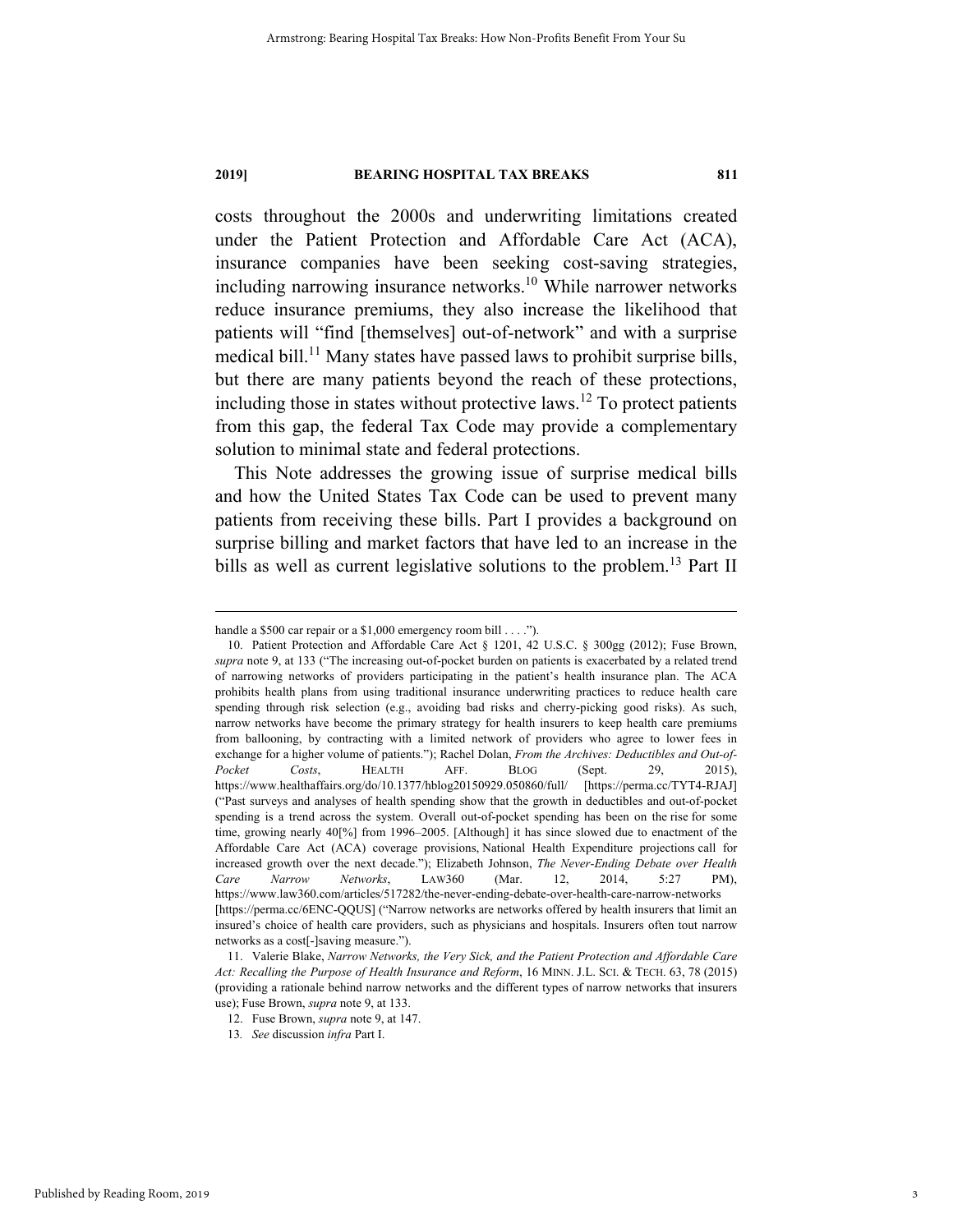analyzes the role that hospitals play in the insurance market, the current standards for nonprofit hospitals to receive tax exemption under Internal Revenue Code (IRC) § 501, and how these legal standards fall short of accomplishing the goals of the tax exemption.<sup>14</sup> Finally, Part III proposes an alternative solution of using the Tax Code as a means of protecting patients.<sup>15</sup>

#### *I. What are Surprise Medical Bills?*

"Surprise medical bills result from providers . . . that patients reasonably assumed would be in-network, but actually are out-ofnetwork."16 These bills are unexpected because families believe that the expenses are already covered by their monthly premiums or are limited to their plan's high deductibles.<sup>17</sup> Many Americans access and pay for healthcare through health insurance because insurance mitigates the cost of healthcare that individuals would otherwise be unable to afford.<sup>18</sup> Even if a patient has insurance, however, there is no guaranteed protection from medical debt or increased costs because most insurance plans do not cover every physician.<sup>19</sup> While the concept of out-of-network physicians is not new, surprise medical

 <sup>14</sup>*. See* discussion *infra* Part II.

<sup>15</sup>*. See* discussion *infra* Part III.

 <sup>16.</sup> MARK A. HALL ET AL., SOLVING SURPRISE MEDICAL BILLS, SCHAEFFER INITIATIVE

INNOVATION HEALTH POL'Y 5 (2016) (defining providers as "physicians, hospitals, out-patient facilities, laboratories, etc."); *see also* Blake, *supra* note 11, at 87 ("The patient may not even realize he or she is going out-of-network, for example, if the in-network hospital has out-of-network physicians delivering care.").

<sup>17</sup>*. See* Fuse Brown, *supra* note 9, at 131 ("[I]nsurance coverage does not ensure financial protection for patients . . . . The costs of health care are rising, and the patient is picking up a larger portion through out-of-pocket cost-sharing. The financial protection afforded by insurance coverage, even the historically robust coverage provided by employers, is eroding.").

 <sup>18.</sup> Julian J.Z. Polaris, *Personal Networks: Health Coverage Status and the Invisible Burden on Family and Friends*, 39 HARV. J.L. & GENDER 115, 125–26 (2016).

<sup>19</sup>*. Id.* at 126–27 ("[H]ealth coverage also provides some measure of protection against the financial costs of medical treatment . . . . When services are needed, most plans do not offer 100% coverage. Indeed, studies show that bankruptcy caused by medical debt often strikes those who had health coverage at the time."); Bob Herman, *Billing Squeeze: Hospitals in Middle as Insurers and Doctors Battle Over Out-of-Network Charges*, MODERN HEALTHCARE (Aug. 29, 2015), http://www.modernhealthcare.com/article/20150829/MAGAZINE/308299987 [https://perma.cc/29U6- MEUA] ("'[A] lot of patients don't understand that if the hospital takes the insurance, [each] doctor that comes to their bedside might not' . . . .").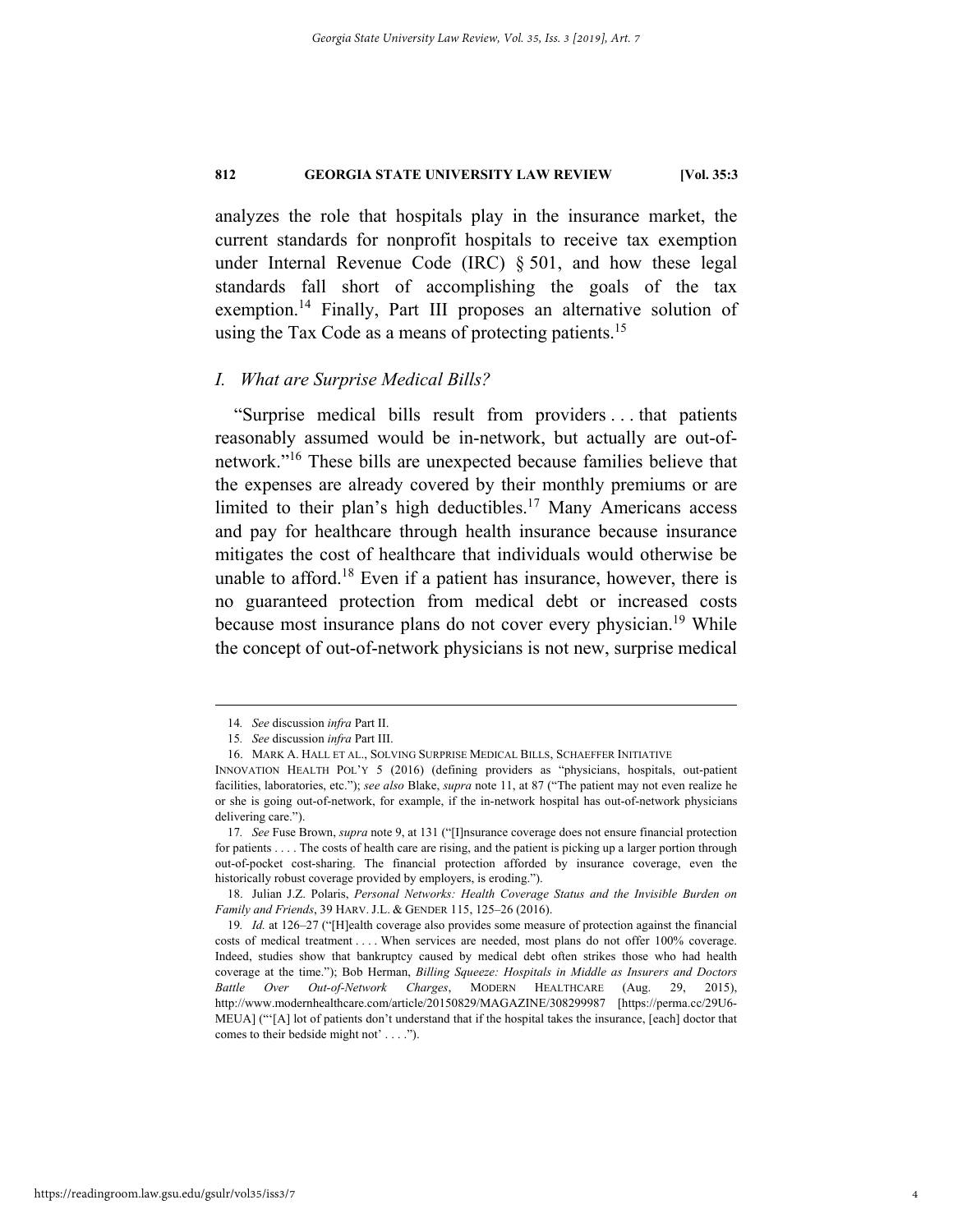bills arise even when the patient tries assiduously to remain innetwork but is unable to avoid out-of-network physicians.<sup>20</sup>

Many hospitals use physician outsourcing firms to staff various departments in the hospital, including the emergency room.<sup>21</sup> Although these physicians work in the hospital, they may not contract with the same insurance providers as the hospital facility.<sup>22</sup> Hospitals outsource various departments, mainly emergency rooms, due to rising costs and staffing shortages.<sup>23</sup> The increased use of staffing agencies is correlated with a significant increase in surprise medical billing.<sup>24</sup> This increased risk arises from the contracting abilities of staffing agencies compared to physicians employed by the hospital who can require their physicians to contract with the same insurance plans or enter into contracts on the physician's behalf.<sup>25</sup>

Although surprise medical bills are most often a product of emergency scenarios, as with Dan and his daughter, these bills can also occur during nonemergency situations.<sup>26</sup> A surprise medical bill stems from a nonemergency situation when a patient goes to the hospital for a scheduled procedure, one that the patient knows is covered by the patient's insurance, and while receiving care is treated by an out-of-network physician or staff or with an instrument or

 <sup>20.</sup> Herman, *supra* note 19.

<sup>21</sup>*. Id.*; Samantha Liss, *When a Nonprofit Health System Outsources Its ER, Debt Collectors Follow*, ST. LOUIS POST-DISPATCH (Apr. 17, 2016), http://www.stltoday.com/business/local/when-a-nonprofithealth-system-outsources-its-er-debt-collectors/article\_826b26bf-0c85-5ae4-9af1-a1f9f9591539.html [https://perma.cc/Y3QH-ZJPU] ("[Outsourcing emergency services is] a common practice in the industry, but some legal experts say the nonprofit hospitals are exposing their most vulnerable patients, who are poor or uninsured, to potentially aggressive collection practices even when those patients would otherwise be eligible for discounts or charity care.").

 <sup>22.</sup> Herman, *supra* note 19.

<sup>23</sup>*. See* Zack Cooper et al., *Surprise! Out-of-Network Billing for Emergency Care in the United States* 7 (Nat'l Bureau Econ. Inst. Research, Working Paper No. 23623, 2017).

<sup>24</sup>*. Id.* at 36.

<sup>25</sup>*. Id.*

 <sup>26.</sup> Brief for Tenn. Med. Ass'n, *supra* note 8, at \*17 ("One national survey found that 8% of privately insured individuals used out-of-network care in 2011; 40% of those claims involved surprise (involuntary) out[-]of[-]network claims. This survey found that most surprise medical bills were related to emergency care."); Hall, *supra* note 16, at 5; Herman, *supra* note 19 ("The second scenario [where surprise billing occurs] is when out-of-network physicians provide surgical or other scheduled care at innetwork facilities. Patients may do their homework to see whether their providers are in their plan network. But 'a lot of patients don't understand that if the hospital takes the insurance, [each] doctor that comes to their bedside might not . . . .'").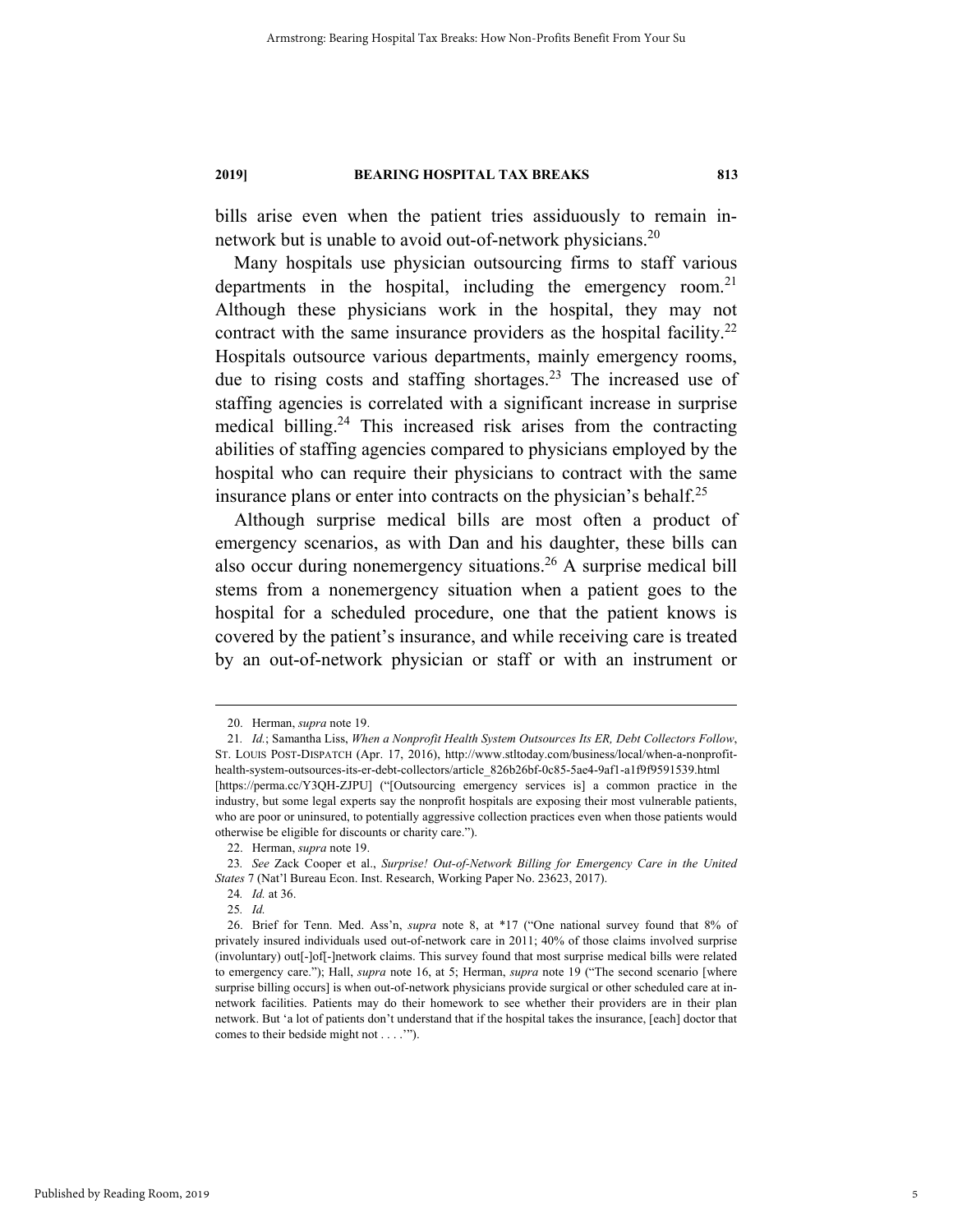medical device that is not covered by the patient's insurance.<sup>27</sup> Both emergency and nonemergency surprise medical bills result in the insured patient being charged a substantially higher out-of-network bill because there is no contract between the insurer and the physician for an agreed-upon rate.<sup>28</sup> Non-contracted providers (i.e., out-of-network providers) will typically charge the patient the difference between the provider's full charges and the amount covered by the insurer, a practice called balance-billing, and the insurer will also require a higher level of patient cost sharing. The difficulty, particularly in emergency situations, is that the patient is both unaware that she is receiving out-of-network treatment and that these services include additional costs.<sup>29</sup>

A recent Yale study that analyzed insurance data "to study the drivers of out-of-network billing for emergency care" brought the issue of surprise billing to light. $30$  The study found that staffing companies are building business models to capitalize on the policy gap that created the surprise billing issue.<sup>31</sup> One staffing company,

31*. Id.* at 36.

 <sup>27.</sup> Fuse Brown, *supra* note 9, at 137.

 <sup>28.</sup> Brief for Tenn. Med. Ass'n, *supra* note 8, at \*16 ("When payment disputes occur between providers and insurers, the patient is caught in the middle."); Cooper, *supra* note 23, at 36 ("The fundamental problem in this setting is that there is a missing contract between the physician and the insurer.").

 <sup>29.</sup> Brief for Tenn. Med. Ass'n, *supra* note 8, at \*16 ("Patients may choose to go to facilities in their health insurers' networks, understandably assuming that because the facilities are in their network, all providers who will treat them will also be in their network, and their insurance will pay for most of the allowed charges at an agreed reimbursement rate. However, that is not always the case. Even when patients seek treatment at in-network hospitals, they may be treated by out-of-network physicians who work at the facility. When this happens, patients may receive out-of-network bills from physicians they are often considered 'surprise' bills.").

 <sup>30.</sup> Cooper, *supra* note 23, at 2.

We find that when both firms enter hospitals, there is a large increase in out-ofnetwork billing. Following the entry of EmCare, we observe that hospitals' out-ofnetwork billing rates increased by between [eighty-one] and [ninety] percentage points. Likewise, after TeamHealth entered hospitals, out-of-network billing rates in our data increased by [thirty-three] percentage points. Consistent with our model, we find evidence of a transfer to hospitals following the entry of these firms. In addition to increasing out-of-network billing, we find that when EmCare enters a hospital, it increases the amount facilities get paid via increases in imaging rates and the rates that patients are admitted from the ED to the hospital. We also find that after EmCare enters a hospital, patients are 43% more likely to have physician services coded using the most high intensity, high paying codes. We find that TeamHealth pursues a different strategy. When TeamHealth enters a hospital, it raises out-of-network rates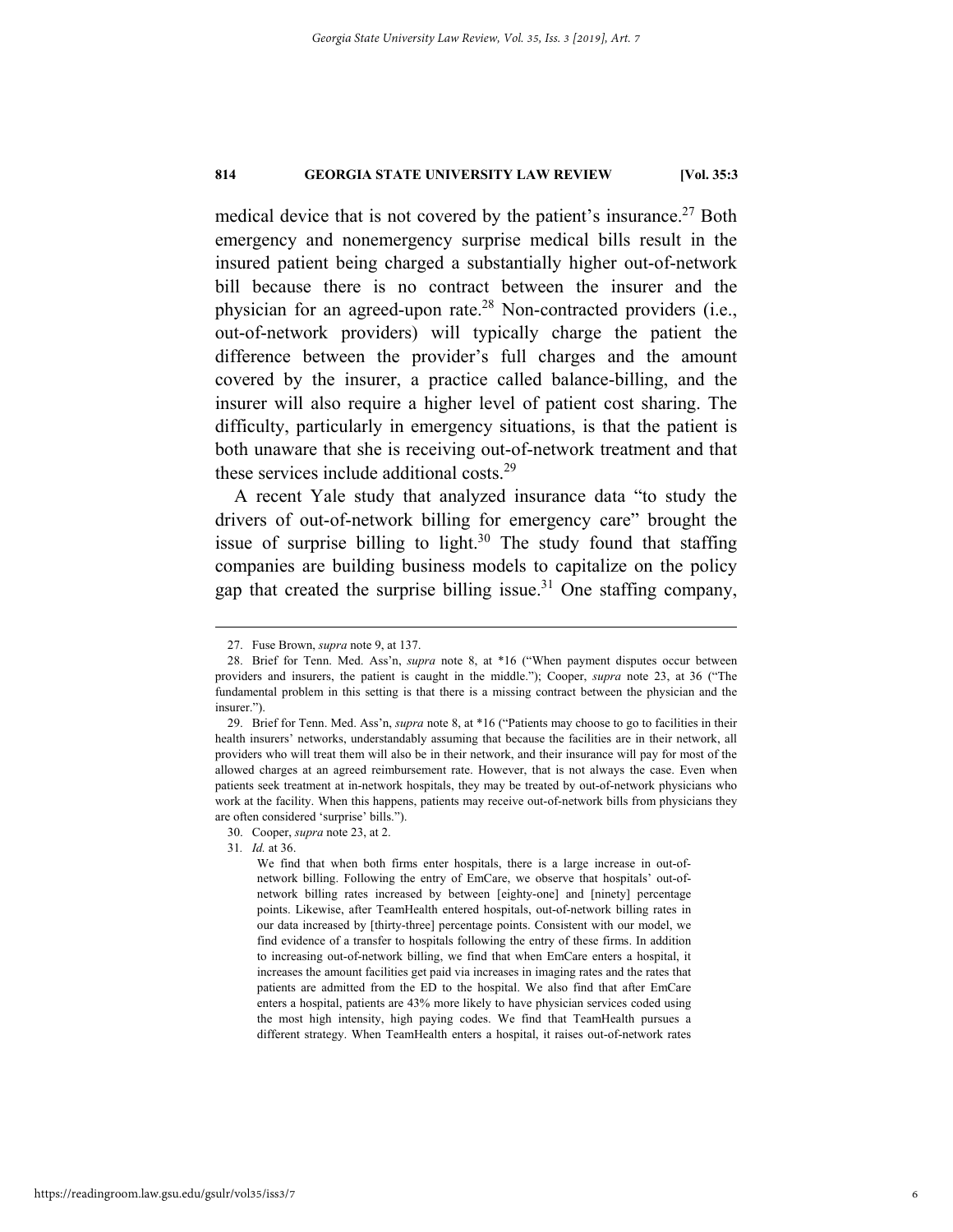TeamHealth, increased out-of-network bills by 33% after staffing the hospital with out-of-network physicians.<sup>32</sup> Another physician staffing company, EmCare, a subsidiary of Envision Healthcare, increased out-of-network billing rates by approximately 81%–90% upon entering the emergency department of hospitals across the United States.<sup>33</sup> Although the patients visiting these emergency departments may have visited a hospital that was in their network, the outsourced emergency room physicians, staffed by EmCare were out-of-network physicians who are costlier due to higher cost-sharing and balancebilling.<sup>34</sup> Further, these physicians bill their patients at the highest level of care, meaning that the physicians charge patients the highest rates possible for the rendered service.<sup>35</sup>

As a result of this study, EmCare's shareholders filed a class action lawsuit alleging that the company violated securities laws when it included materially false information in its filings with the Securities and Exchange Commission.<sup>36</sup> The allegedly materially false information claimed that EmCare was "well-positioned to continue to generate significant organic growth  $\ldots$ <sup>37</sup> The shareholders challenged that statement, claiming that EmCare's "revenues were likely to be unsustainable after the [deliberate out-of-network billing

significantly (although out-of-network billing rates at these hospitals drop over time after entry) and also raises hospital activity rates.

*Id.*; *see also* Herman, *supra* note 19 (noting that TeamHealth and EmCare are two of the largest physician outsourcing firms in the U.S.).

 <sup>32.</sup> Cooper, *supra* note 23, at 36.

<sup>33</sup>*. Id.*

<sup>34</sup>*. Id.*; Julie Creswell, Reed Abelson & Margot Sanger-Katz, *The Company Behind Many Surprise Emergency Room Bills*, N.Y. TIMES (Jul. 24, 2017), https://www.nytimes.com/2017/07/24/upshot/thecompany-behind-many-surprise-emergency-room-bills.html [https://perma.cc/FAV6-KMAD]; Bob Herman, *Envision Faces Lawsuit for Allegedly Hiding Billing Practices*, AXIOS (Aug. 10, 2017), https://www.axios.com/envision-faces-lawsuit-for-allegedly-hiding-billing-practices-2471470725.html [https://perma.cc/BUN4-CPK2].

 <sup>35.</sup> Cooper, *supra* note 23, at 36; Creswell, Abelson & Sanger-Katz, *supra* note 34; Herman, *supra*  note 34; *What is Medical Billing*, AM. ACAD. PROF'L CODERS, https://www.aapc.com/medicalbilling/medical-billing.aspx [https://perma.cc/3EUT-FEK6] (last visited Jan. 14, 2019); *see Fee-Schedule General Information*, CTRS. MEDICAID & MEDICARE SERVS., https://www.cms.gov/Medicare/Medicare-Fee-for-Service-Payment/FeeScheduleGenInfo/index.html [https://perma.cc/DPM2-W4AX] (last modified Nov. 14, 2018, 3:56 PM) (providing fee basis for "physicians, ambulance services, clinical laboratory services, and durable medical equipment, prosthetics, orthotics, and supplies").

 <sup>36.</sup> Complaint at 5, Bettis v. Envision Healthcare (M.D. Tenn. Aug. 4, 2017) (No. 3:17cv112). 37*. Id.* at 9.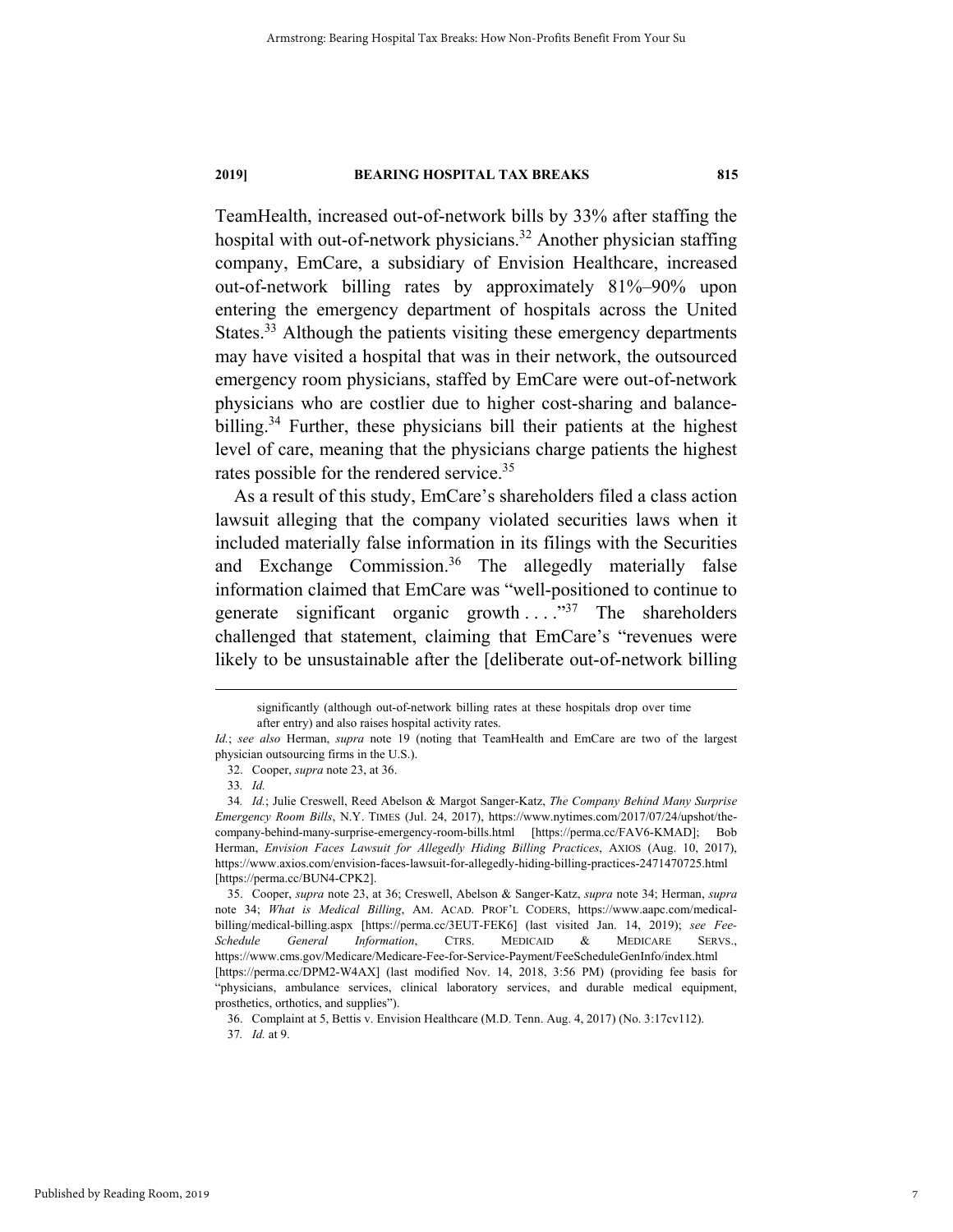practices] came to light" due to the moral considerations involved in the billing practices.<sup>38</sup> The reason that shareholders sued the corporation for presenting materially false information and not for EmCare's surprise billing practices was that these practices are currently unrestricted in many states.<sup>39</sup> There have been minimal federal efforts to prevent or resolve these bills, and only a few states have taken steps to protect patients from being liable for these bills and to close the gap between insurance coverage and necessary treatment for patients.<sup>40</sup>

#### *A. Cost Increases Lead to Narrower Networks*

Healthcare policy is particularly complicated due to the number of interests involved: patients, hospitals, health plans, physicians, and states are all heavily involved in the system, and each plays an important role.<sup>41</sup> Patients want to receive affordable treatment and minimize their risk of receiving crushing bills.<sup>42</sup> Physicians and hospitals want to be paid for their services.<sup>43</sup> Health plans stand in

42*. Id.* at 132.

*Id.*

 <sup>38</sup>*. Id.* at 2–3 ("Specifically, [d]efendants made false and/or misleading statements and/or failed to disclose that: (i) EmCare routinely arranged for patients who sought treatment at in-network facilities to be treated by out-of-network physicians; (ii) EmCare accordingly billed these patients at higher rates than if the patients had received treatment from in-network physicians; (iii) the Company's statements attributing EmCare's Class Period growth to other factors were therefore false and/or misleading; (iv) Envision's EmCare revenues were likely to be unsustainable after the foregoing conduct came to light; and (v) as a result of the foregoing, Envision's public statements were materially false and misleading at all relevant times.").

<sup>39</sup>*. Id.*

 <sup>40.</sup> Fuse Brown, *supra* note 9, at 134 ("It is the states . . . that have led the way with an array of legal innovations to address consumer protections in health care—particularly in the area of surprise medical bills but also in limits to medical debt[-]collection practices."); Alyssa Rege, *7 States Addressing Surprise Medical Billing so Far in 2017*, BECKER'S HOSP. CFO REPORT (Mar. 13, 2017), http://www.beckershospitalreview.com/finance/7-states-addressing-surprise-medical-billing-so-far-in-2017.html [https://perma.cc/BST4-EX65].

 <sup>41.</sup> Polaris, *supra* note 18, at 125.

The story of American health coverage institutions reveals an attempt to balance the interests of four main groups: (1) individual people, who depend on health coverage to pay for medical care; (2) parties to the individual's health-related transactions, including healthcare providers, who need to be paid, and private health plans, who often do the paying; (3) employers, who determine the available health plan options for many Americans; and (4) the [s]tate, which mediates among these often-conflicting interests while also accounting for broader public policy goals.

<sup>43</sup>*. See* Brian Secemsky, *Health Care 101: How Doctors Are Paid*, HUFFINGTON POST,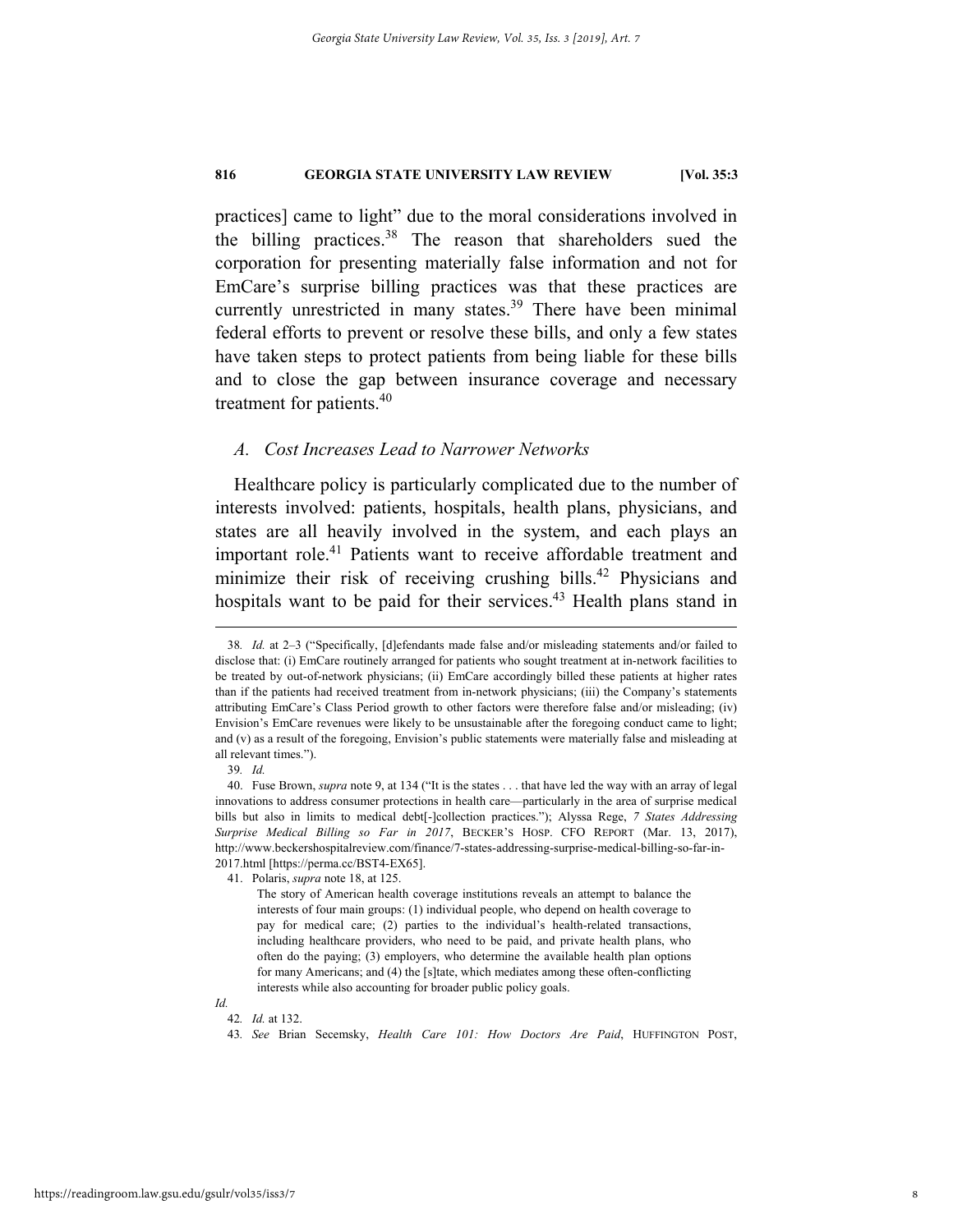between physicians and patients and attempt to mitigate the risk of patients receiving these bills while ensuring that physicians and hospitals are paid.<sup>44</sup> Finally, states have a policy interest in ensuring "population health and financial security."<sup>45</sup>

Insurance providers pass on their cost increases—from administrative costs and market factors—to the patient through higher deductibles and copays, further straining the protection that health insurance provides.<sup>46</sup> Physicians and hospitals contract with insurance companies for business at the expense of lower rates on products and services with the goal of making up the cost in additional patient volume.47 A physician or hospital that has a contract with the insurance company is considered to be in-network.48 However, as insurance companies face increasing costs

 46. Fuse Brown, *supra* note 9, at 131 ("There is a great cost shift underway in American health care. The costs of health care are rising, and the patient is picking up a larger portion through out-of-pocket cost[]sharing. The financial protection afforded by insurance coverage, even the historically robust coverage provided by employers, is eroding."); *see* John Aloysius Cogan, Jr., *Health Insurance Rate Review*, 88 TEMP. L. REV. 411, 420–21 (2016):

Health insurance rates in the United States have been increasing dramatically . . . . To make matters worse, the cost-sharing component of most health insurance plans—the deductibles, copays, and coinsurance—have increased as well. This means total cost increases borne by American families for their health coverage are even greater than reflected by premium increases alone.

What factors drive these increases? Most discussions of healthcare cost drivers, as if responding to Captain Louis Renault's famous line in the film *Casablanca*, typically "round up the usual suspects." The list of cost drivers usually includes some or all of a wide-ranging list of potential culprits, including "[f]ee-for-service reimbursement," "[f]ragmented delivery of care," "[a]dministrative burdens on providers," population health factors, "advances in medical technology," the tax treatment of health insurance, "insurance benefit design," a "[l]ack of cost and quality transparency," medical care market consolidation, the high prices of medical goods and services, medical malpractice premiums, fraud and abuse, and the structure and supply of the medical care workforce.

*Id.*

47. Fuse Brown, *supra* note 9, at 131.

 48. Deborah Farringer, *Everything Old is New Again: Will Narrow Networks Succeed Where HMOs Failed?*, 34 QUINNIPIAC L. REV. 299, 317 (2016).

https://www.huffingtonpost.com/brian-secemsky/health-news\_b\_5400348.html [https://perma.cc/76FZ-B7UY] (updated Jul. 30, 2014).

 <sup>44.</sup> Polaris, *supra* note 18, at 132.

<sup>45</sup>*. Id.* at 132–33 ("The [s]tate seeks to preserve a well-functioning healthcare industry that serves the individual interests of health and financial security while maintaining the solvency of critical health[]care institutions. Moreover, the [s]tate itself operates public health[]care plans and hospitals. It thus has an interest in preventing health[]care costs from consuming an increasingly large share of both public and private budgets.").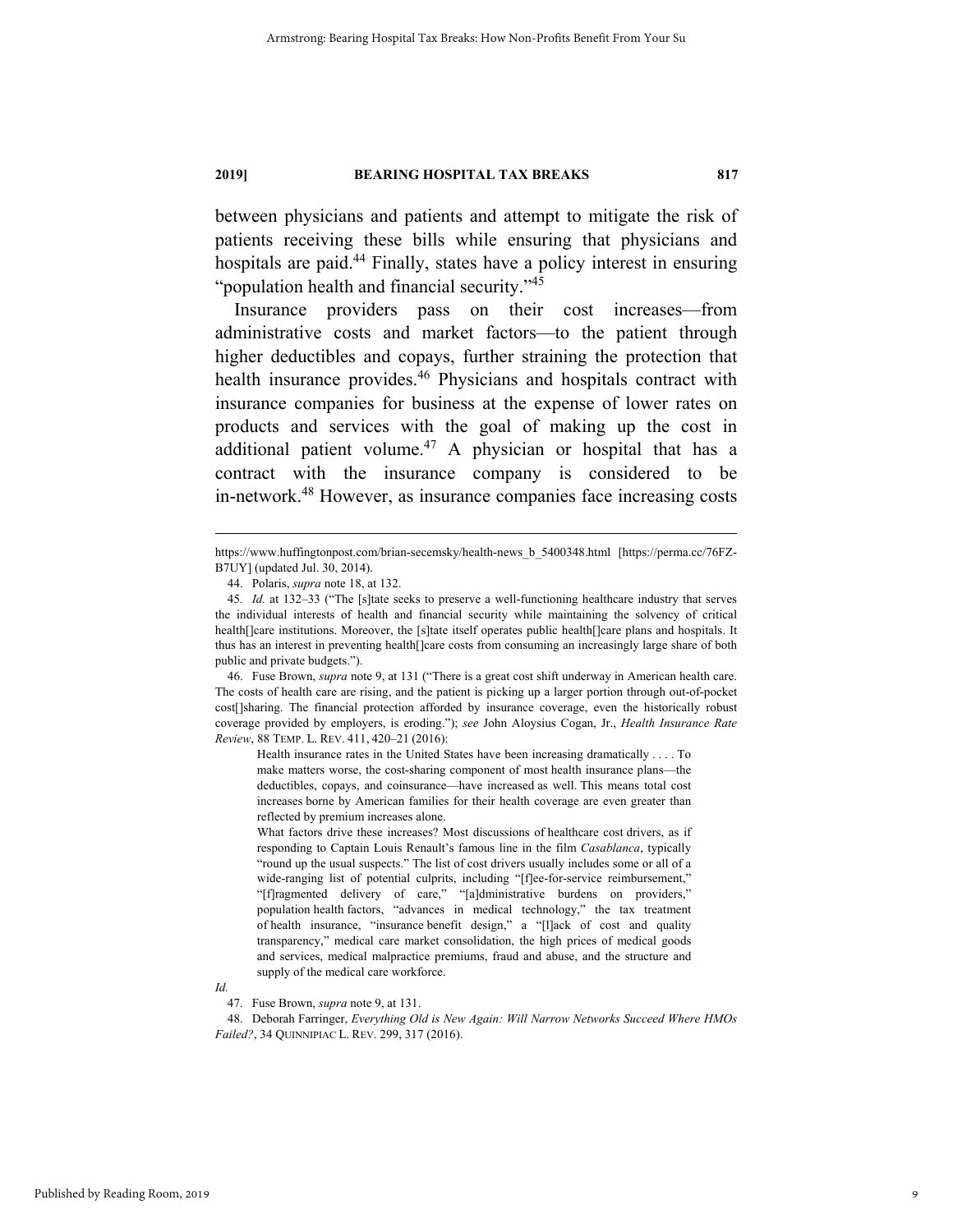and restraints, "including prohibitions on denying individuals with pre-existing conditions and limitations on the rating of patients," they have resorted to limiting networks to provide more cost-effective solutions.<sup>49</sup> Although narrower networks may reduce insurance premiums up front, these plans are much riskier and open the door for increases in surprise billing by increasing the pool of out-ofnetwork physicians and services.<sup>50</sup> These gaps in coverage, which patients are unaware of, are precisely what the staffing companies have used to their advantage.<sup>51</sup>

#### *B. Current Legislative Solutions*

The federal government has taken steps to address narrow networks and denials of coverage, such as setting network adequacy standards and preventing health plans from treating emergency care as out-of-network, but has not done much to address surprise billing from the physician providing the emergency care.<sup>52</sup> Most of the policy changes have come from the states.<sup>53</sup> Although states are

 <sup>49</sup>*. Id.* at 302–03 ("As health insurers try to navigate the new limitations set forth under the ACA, including prohibitions on denying individuals with pre-existing conditions and limitations on the rating of patients, insurers are looking toward[] models that will enable them to control costs without access to their usual tools. What they have developed is not so much a new insurance model[] but actually a concept that first arose during the rise of managed care; that is, limited provider networks utilized within health maintenance organizations ('HMOs'). These 'new' insurance products, often referred to as narrow networks or high-performance networks, offer beneficiaries a more limited network of physicians typically in exchange for lower premiums. These insurance plans are becoming increasingly common both on the federal and state health insurance exchanges as well as in insurance product offerings outside the exchanges."); Johnson, *supra* note 10 ("The theory is that if insurers can guarantee some providers a higher volume of patients based on a limited network of providers, those providers will be willing to accept a lower reimbursement for services, thus controlling costs.").

 <sup>50.</sup> HALL, *supra* note 16, at 12 ("[U]nder existing market forces, provider networks are becoming narrower, creating more situations where patients encounter a mix of network and non-network providers.").

<sup>51</sup>*. See* Cooper, *supra* note 23, at 35.

 <sup>52.</sup> Farringer, *supra* note 48, at 317–22; HALL, *supra* note 16, at 17. Network adequacy standards require insurers to provide patients with an adequate selection of physicians and hospitals over a range of specialties. Farringer*, supra* note 48, at 314.

 <sup>53.</sup> Brief for Tenn. Med. Ass'n, *supra* note 8, at \*10 ("Federal law does not provide a clear-cut standard for payment of out-of-network emergency services."); Berke, *supra* note 9, at 173 ("Interestingly, the Patient Protection and Affordable Care Act (ACA) provides only minimal protection for patients in these situations."); Fuse Brown, *supra* note 9, at 154–55 ("The Federal government, by contrast, appears to be taking a more incremental approach. In 2016, the Centers for Medicare and Medicaid Services (CMS) issued a very limited measure to address surprise medical bills . . . . [T]his provides very limited protection against surprise medical bills . . . .").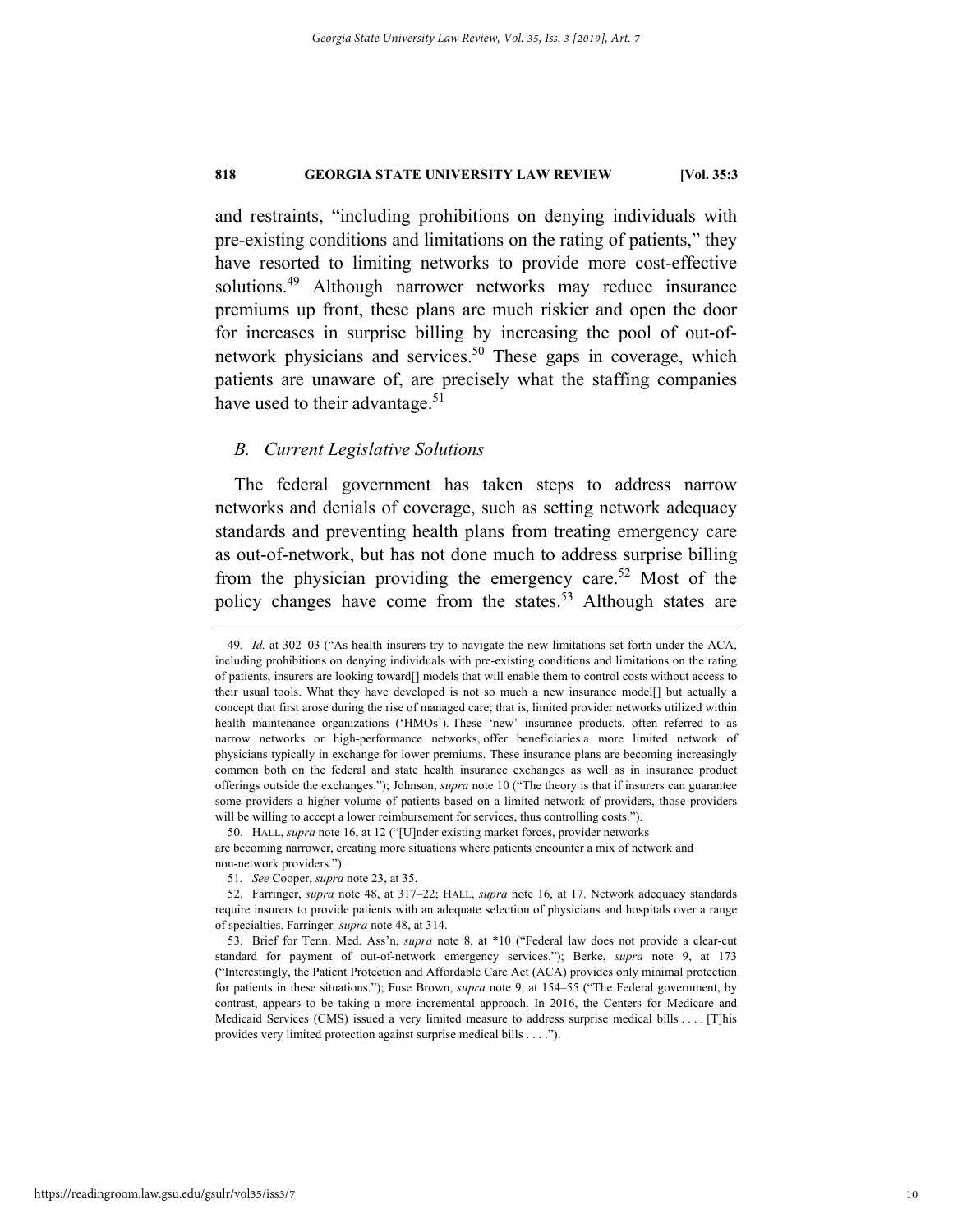leading the way in patient protection from these bills, states are limited in the regulations that they can pass due to the preemptive effects of the Employee Retirement Income Security Act (ERISA).<sup>54</sup> New York, Connecticut, California, Florida, and Texas are some of the states that have passed medical-billing legislation in an attempt to protect patients from being stuck with a surprise bill, and there are several other states proposing and debating new legislation.<sup>55</sup>

The debate over surprise-billing legislation focuses on which party carries the burden of negotiating the treatment fee. Some states, such as New York, hold the patient harmless and prohibit the patient from being charged more than he would be charged if the physician was in-network.<sup>56</sup> This approach requires that the dispute be resolved between the insurer and the out-of-network provider, many times with the hospital acting as the mediator between the parties. $57$ 

#### *C. The Hospital's Role*

Hospitals contract with both physicians and insurance companies.58 The hospital provides physicians a facility and staff to work with and provides insurance companies discounted hospital services to the insureds by contracting for these discounts.<sup>59</sup> Patients run the risk of incurring additional costs when the hospital contracts with a physician who has not separately contracted with the insurance company.60 Thus, even when the patient shows up to an in-network hospital for treatment, not every service provided by physicians in the hospital may be in-network.

 <sup>54.</sup> Fuse Brown, *supra* note 9, at 134–35.

<sup>55</sup>*. Id.* at 147–49 ("A number of states have begun to pass legislation targeting surprise bills and balance[]billing directly . . . . More recently, states have begun passing legislation to more specifically address the phenomenon of surprise medical bills . . . . Thus far, New York, Connecticut, California, Florida, and Texas have passed laws curtailing surprise medical billing."); Rege, *supra* note 40 ("Legislators from seven states have proposed legislation in the first few months of 2017 to mitigate the practice of surprise medical billing."). These states include Rhode Island, Georgia, Ohio, Arizona, Oregon, Utah, and Texas. Rege, *supra* note 40.

 <sup>56.</sup> Fuse Brown, *supra* note 9, at 149.

<sup>57</sup>*. Id.*; Herman, *supra* note 19.

 <sup>58.</sup> Berke, *supra* note 9, at 174.

<sup>59</sup>*. Id.*

 <sup>60.</sup> Brief for Tenn. Med. Ass'n, *supra* note 8, at \*7.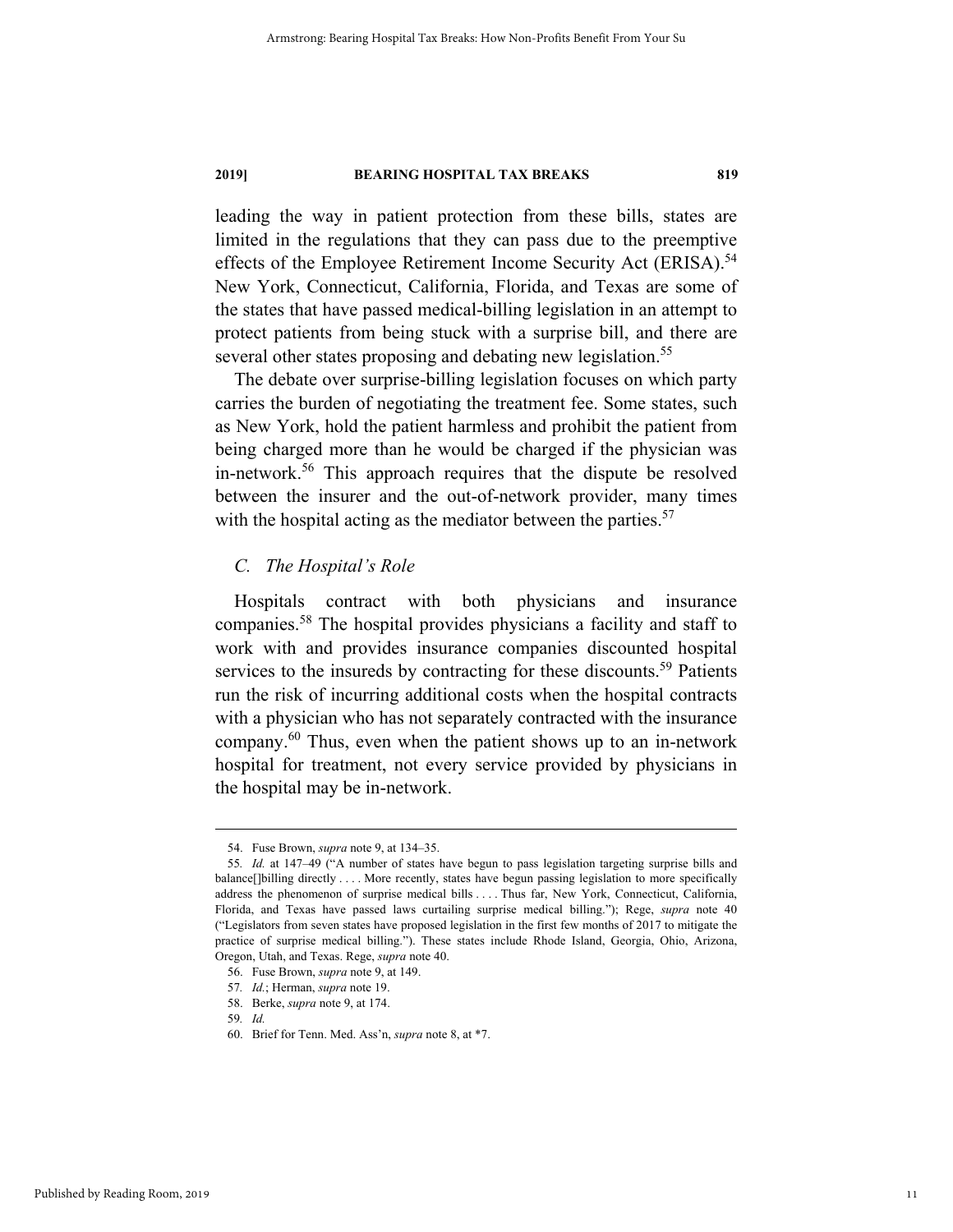Due to the societal benefits that hospitals provide, the United States Tax Code allows tax exemptions for hospitals that qualify as charitable organizations under 26 U.S.C.  $\S 501(c)(3)$ .<sup>61</sup> Under this provision, hospitals may qualify as charitable, nonprofit organizations and are exempt from federal tax.<sup>62</sup> Further, many states, including Georgia, allow a property-tax exemption for charitable, nonprofit organizations.63 The estimated savings to hospitals from federal tax exemptions are approximately \$12 billion annually, and the estimated savings from state property tax are almost \$2 million annually. $64$  The public benefit to the community from hospitals' services drives the policy behind allowing hospitals to receive this tax exemption. $65$  The following section analyzes the requirements that hospitals must satisfy to remain tax exempt and how the tax-exemption requirements can be used to protect patients from receiving a surprise medical bill.

#### *II. The Hospital as an Intermediary*

The hospital is the place where the participants in the market meet: physicians have a facility to provide healthcare to those in need, and patients have a location to receive those services.<sup>66</sup> The hospital

 <sup>61.</sup> I.R.C. § 501(c)(3) (2018), *invalidated by* Texas v. United States, 340 F. Supp. 3d 579 (N.D. Tex. 2018) (appeal filed 5th Cir. Jan. 7, 2019).

<sup>62</sup>*. Id.* § 501(c).

 <sup>63.</sup> Bobby Courtney, *Hospital Tax-Exemption and the Community Benefit Standard: Considerations for Future Policymaking*, 8 IND. HEALTH L. REV. 365, 371 (2010) ("[Although] most states have historically recognized nonprofit community hospitals as being exempt from property taxes, a series of cases and legislation beginning in 1985 illustrate a growing concern that nonprofit hospitals are not providing charity care sufficient to meet exemption."); *Basics of Property Tax Exemption for Nonprofits in Georgia*, PRO BONO P'SHIP ATLANTA 1 (Sept. 25, 2013), https://www.pbpatl.org/wpcontent/uploads/2013/09/Basics-of-Property-Tax-Exemption-for-Nonprofits-in-Georgia2.pdf [https://perma.cc/YDU8-K3SS].

 <sup>64.</sup> Susannah Camic Tahk, *Tax-Exempt Hospitals and Their Communities*, 6 COLUM. J. TAX L. 33, 35 (2014); Gary J. Young, *Federal Tax-Exemption Requirements for Joint Ventures Between Nonprofit Hospital Providers and For-Profit Entities: Form over Substance?*, 13 ANNALS HEALTH L. 327, 329 (2004).

 <sup>65.</sup> St. Luke's Hosp. v. United States, 494 F. Supp. 85, 89 (W.D. Mo. 1980) ("Statutory provisions which grant tax exemptions to organizations designed to benefit the public good through charitable, religious, scientific, or educational purposes are construed liberally against taxation. This rule of construction is based upon the policy that the benefit derived from the revenue is outweighed by the benefit derived by the public from the services of these organizations.").

 <sup>66.</sup> AHS Hosp. Corp. v. Town of Morristown, 28 N.J. Tax 456, 465–66 (N.J. Tax Ct. 2015) (quoting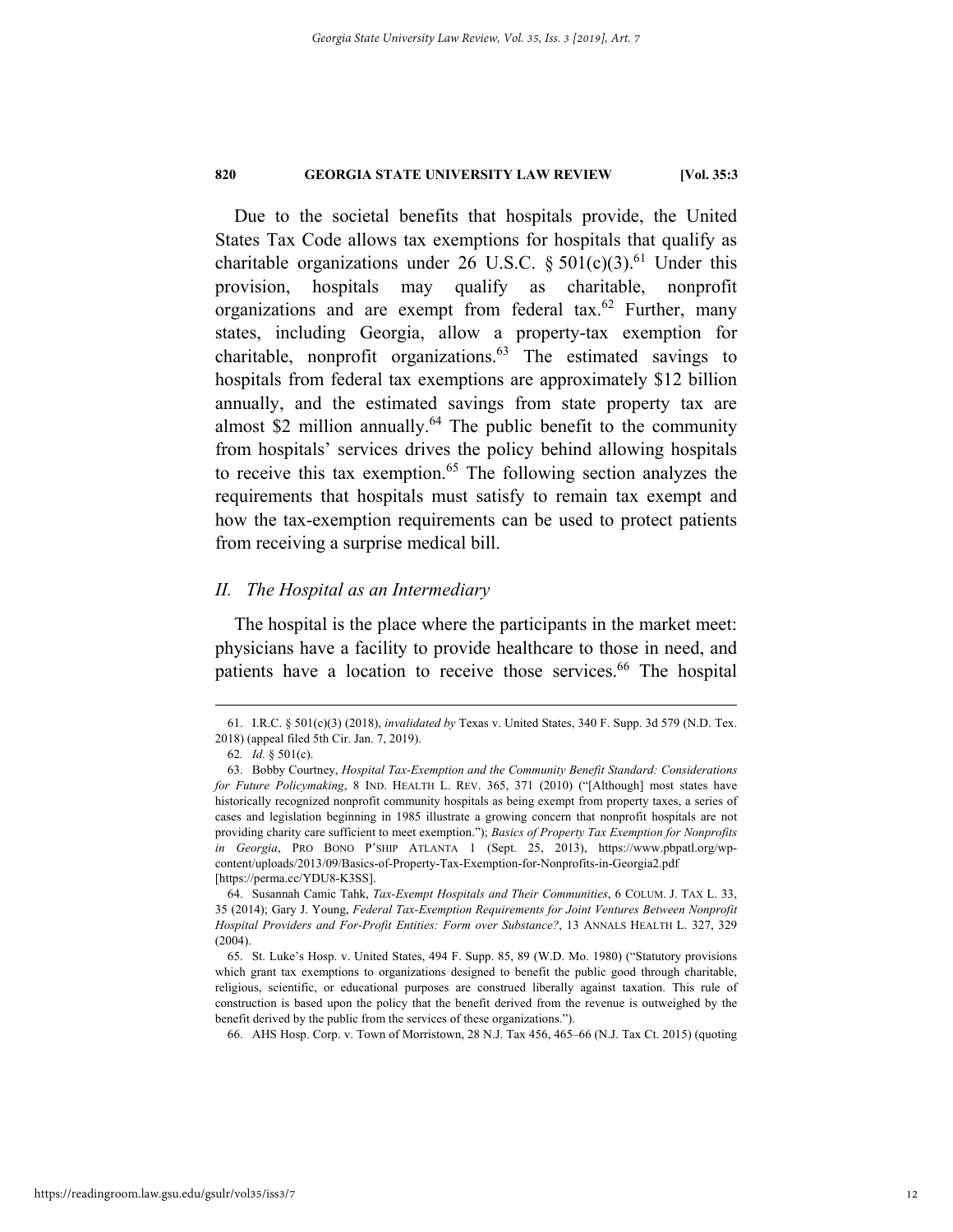serves an invaluable function by providing a centralized location for health care access rather than dispersing treatment across multiple facilities.67 However, hospitals often find themselves in the middle of billing disputes between patients, staff physicians, and the patients' insurers.68 Hospitals are placed in the position of mediating between the insurer or insured and the physician to settle billing disputes.<sup>69</sup> Any portion of the bill that the insurer does not cover will be paid by either the patient or the hospital.<sup>70</sup> Further, hospitals often struggle to get the physicians to the table to meet and negotiate a resolution to these disputes. <sup>71</sup> The irony is that hospitals were the ones who brought the physicians to the hospitals in the first place.<sup>72</sup>

Many physicians do not actually work for the hospital but are independent contractors who have separate contracts with the hospital; therefore, they are not bound to be in-network with the insurance companies that the hospital contracts with and, significantly, have separate contracts with health plans.<sup>73</sup> This trend of hospitals outsourcing various departments, including emergency rooms, and using staffing companies is not likely to diminish because

Belmar v. Cipolla, 475 A.2d 533, 537–38 (N.J. 1984)) ("'[A] hospital is a complex business vitally affected with a public interest' . . . . '[A] hospital is a work place for hundreds of people who care for patients, maintain and operate the plant and equipment, and conduct the business of a complicated health care facility.'").

<sup>67</sup>*. Id.*

 <sup>68.</sup> Herman, *supra* note 19 ("[H]ospitals increasingly find themselves caught in the middle as patients, insurers[,] and physicians fight over who should pick up bills for services that patients unknowingly receive from out-of-network doctors.").

 <sup>69.</sup> *Id.* ("The most stressful part for hospital officials, who often serve as mediators between insurers and out-of-network physicians, is getting physicians to come to the table."). *See generally* Drew Calvert, *Who Bears the Cost of the Uninsured? Nonprofit Hospitals.*, KELLOGGINSIGHT (June 22, 2015), https://insight.kellogg.northwestern.edu/article/who-bears-the-cost-of-the-uninsured-nonprofit-hospitals [https://perma.cc/J97F-7XHD].

 <sup>70.</sup> Herman, *supra* note 19; Calvert, *supra* note 69 ("That means hospitals are effectively serving as 'insurers of last resort' within the American health[]care sector by providing care to uninsured patients who cannot afford to pay their medical bills. 'People are still going to the emergency room . . . and they are still receiving treatment—so the cost is still there. When governments do not provide health insurance, hospitals must effectively provide it instead.'").

 <sup>71.</sup> Herman, *supra* note 19 ("The most stressful part for hospital officials, who often serve as mediators between insurers and out-of-network physicians, is getting physicians to come to the table . . . . A growing number of hospitals and insurers are setting up processes to resolve out-of-network bills before the problem escalates into a public relations disaster that could undermine support for narrow-network plans.").

<sup>72</sup>*. Id.*

 <sup>73.</sup> Liss, *supra* note 21.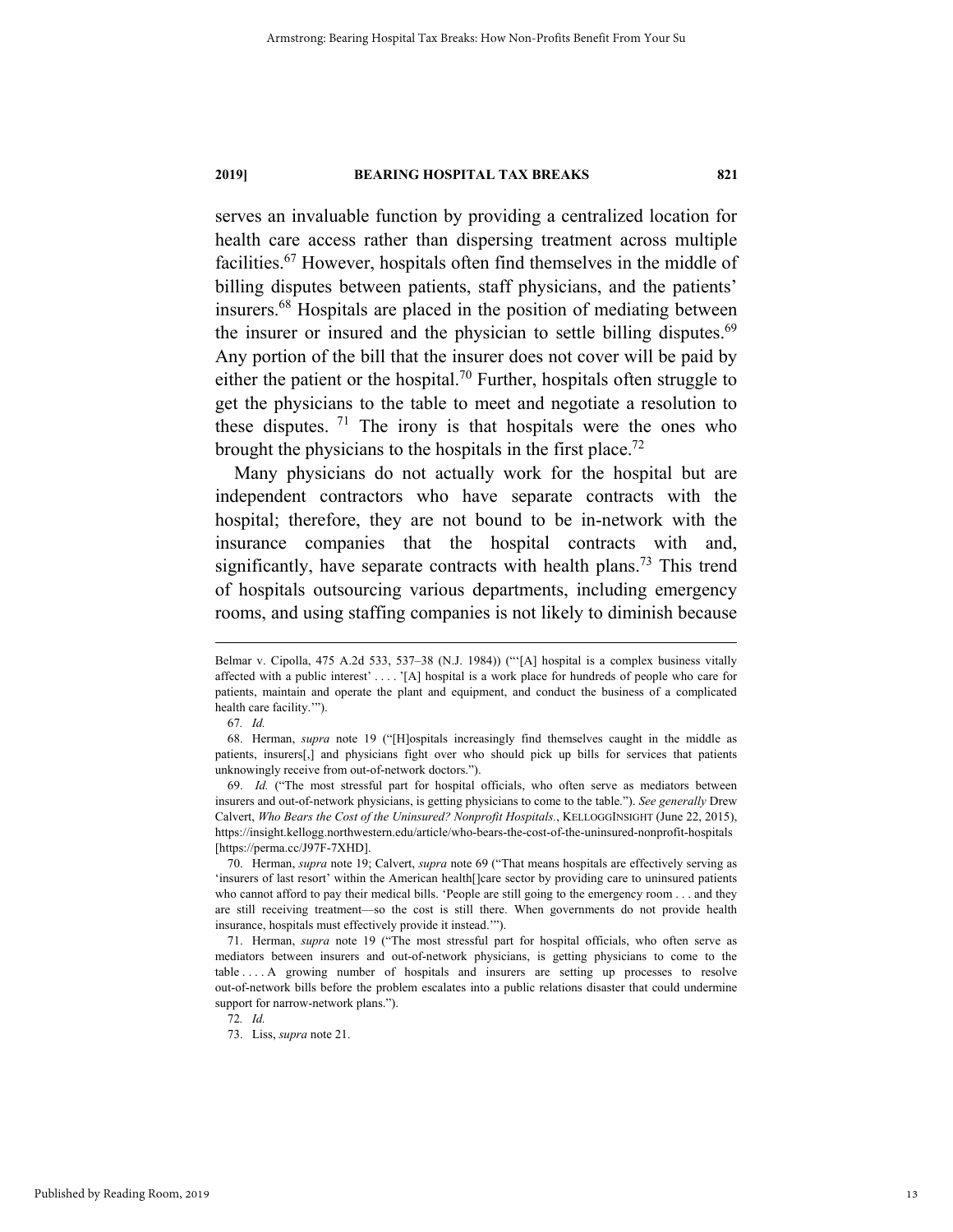hospitals are dealing with increasing costs and challenges in staffing emergency rooms.<sup>74</sup> Although using staffing agencies may alleviate costs, outsourcing puts patients at a greater risk of receiving a surprise medical bill.<sup>75</sup>

While patients are becoming more susceptible to receiving crushing bills, hospitals are still enjoying their tax-exempt status.<sup>76</sup> Hospitals are not exempt from taxation solely due to their status as hospitals; the hospital must qualify for this tax exemption under IRC § 501(c)(3).<sup>77</sup> Previously, to qualify as tax exempt, a hospital simply had to meet the community-benefit standard to demonstrate that it was serving charitable purposes under  $501(c)(3)$ .<sup>78</sup> The definition of what constituted community benefit for this requirement is not formalized in the Tax Code but was articulated in a series of IRS Revenue Rulings.<sup>79</sup> However, after the passage of the ACA, hospitals must also satisfy additional operational requirements under §  $501(r).$ <sup>80</sup> These requirements were added to protect uninsured

 <sup>74.</sup> Herman, *supra* note 19; Liss, *supra* note 21 ("Concerned about the rising cost and complexities needed to staff emergency rooms, SSM made the decision in 2008 to contract out most of its  $ERs \ldots$ ").

 <sup>75.</sup> Herman, *supra* note 19.

<sup>76</sup>*. See* Mary Crossley, *Health and Taxes: Hospitals, Community Health and the IRS*, 16 YALE J. HEALTH POL'Y L. & ETHICS 51, 54 (2016) ("The annual value of federal tax exemption for hospitals was estimated at over six billion dollars more than a decade ago, and a recent estimate placed the value of the federal exemption at thirteen billion dollars.").

 <sup>77.</sup> I.R.C. § 501(c) (2018), *invalidated by* Texas v. United States, 340 F. Supp. 3d 579 (N.D. Tex. 2018) (appeal filed 5th Cir. Jan. 7, 2019); Courtney, *supra* note 63, at 368 ("Hospitals are not per se tax exempt under the Internal Revenue Code, rather receipt of such benefits is grounded in an organization's designation as 'charitable' under  $\S 501(c)(3)$ .").

 <sup>78.</sup> I.R.C. § 501(c), (r) (2018), *invalidated by* Texas v. United States, 340 F. Supp. 3d 579 (N.D. Tex. 2018) (appeal filed 5th Cir. Jan. 7, 2019); Erin C. Fuse Brown, *Fair Hospital Prices Are Not Charity: Decoupling Hospital Pricing and Collection Rules from Tax Status*, 53 U. LOUISVILLE L. REV. 509, 522 (2016) ("The ACA created a series of new requirements for nonprofit hospitals to maintain their tax-exempt status for all tax years after March 23, 2010."). These new requirements were added after "years of litigation, congressional hearings, and media attention on the dichotomy between the ostensibly charitable purposes of tax-exempt hospitals" to protect patients from excessive bills and collection practices by nonprofit hospitals. Fuse Brown, *supra*, at 511.

 <sup>79.</sup> Rev. Rul. 83-157, 1983-2 C.B. 94; Rev. Rul. 69-545, 1969-2 C.B. 117; Rev. Rul. 56-185, 1956-1 C.B. 202; *see* James McGrath, O*vercharging the Uninsured in Hospitals: Shifting a Greater Share of Uncompensated Medical Care Costs to the Federal Government*, 26 QUINNIPIAC L. REV. 173, 203 (2007).

 <sup>80.</sup> I.R.C. § 501(c)(3) (2018) (exempting "[c]orporations, and any . . . foundation, organized and operated exclusively for religious, charitable, scientific, testing for public safety, literary, or educational purposes . . . no part of the net earnings of which inures to the benefit of any private shareholder . . ."), *invalidated by* Texas v. United States, 340 F. Supp. 3d 579 (N.D. Tex. 2018) (appeal filed 5th Cir. Jan.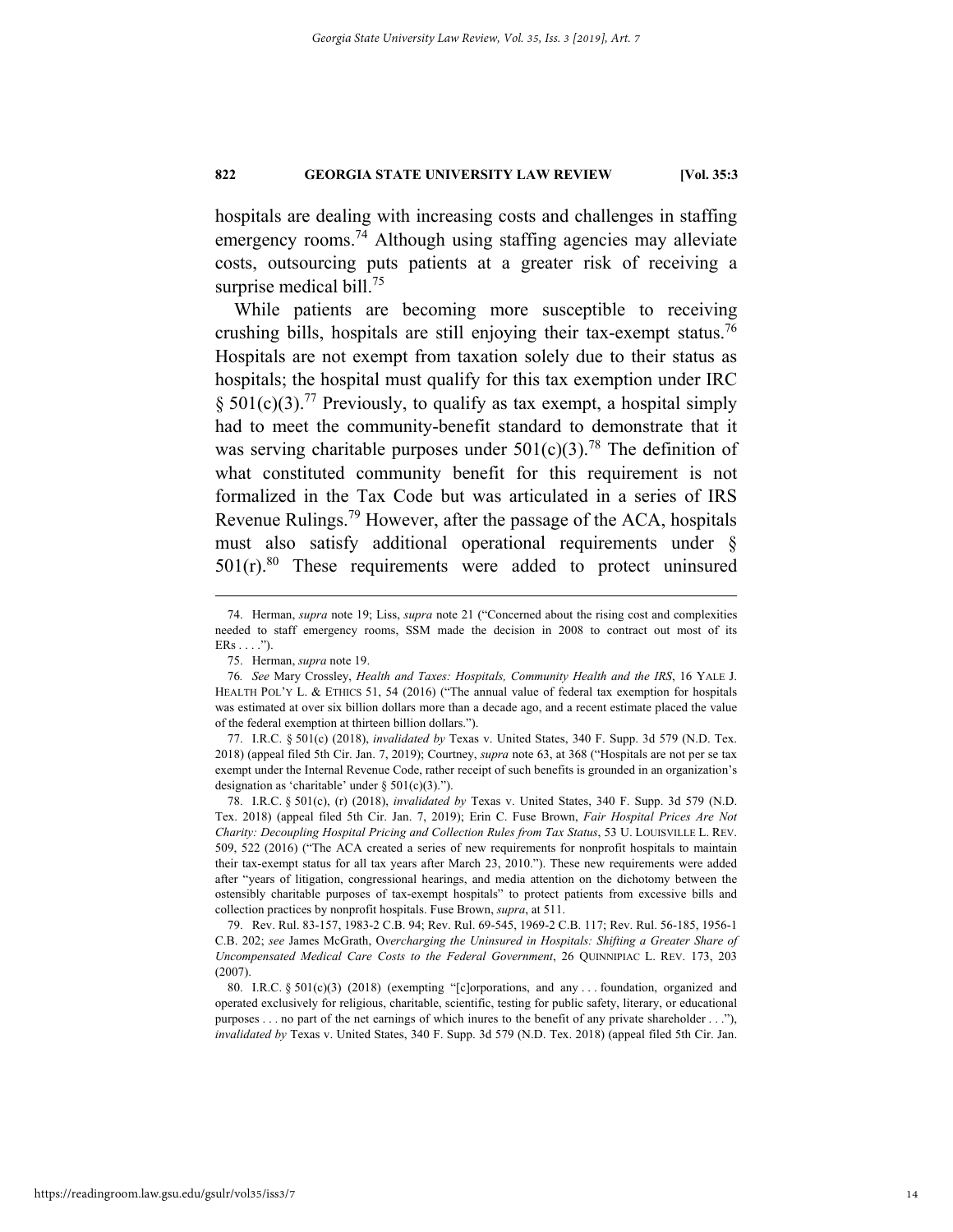individuals who generally receive the highest bills and then face the repercussions of that debt. $81$  If the hospital fails to meet the requirements set out in §  $501(c)(3)$  and §  $501(r)$ , the hospital will forfeit its tax-exempt status; however, there is no private right of action for a patient to sue to enforce compliance.<sup>82</sup>

#### *A. Requirements for Tax Exemption*

Hospitals must satisfy requirements under  $\S$  501(c) as well as IRC § 501(r)(1) to qualify for federal tax exemption.<sup>83</sup> Under § 501(c), the hospital must satisfy charitable requirements discussed below. Additionally,  $\S$  501(r) requires hospitals to perform a communityhealth-needs assessment every three years, establish a financial-needs assistance policy, limit charges to those who qualify for financial assistance to charges that are generally billed for the treatment, and adhere to certain billing and collection requirements.<sup>84</sup>

#### *1. Charitable Requirements*

Charitability is the first criterion that a hospital must satisfy to qualify as tax exempt; however, the term "charitable" is not defined

84*. Id.*

 <sup>7, 2019);</sup> Courtney, *supra* note 63, at 368 ("Generally speaking, qualification for exemption under this section requires that a hospital: 1) be organized and operated exclusively for charitable purposes; 2) not use any part of its net earnings for the benefit of any private person; and 3) adhere to certain statutory limitations regarding legislative lobbying and participation in political campaigns."); Fuse Brown, *supra*  note 78, at 514; Rachel Weisblatt, *Uncharitable Hospitals: Why the IRS Needs Intermediate Sanctions to Regulate Tax-Exempt Hospitals*, 55 B.C. L. REV. 687, 694 (2014).

 <sup>81.</sup> Fuse Brown, *supra* note 78, at 510–11 (noting the § 501(r) requirements "were designed in part to address the problem of the uninsured being charged the highest amounts for hospital care and then being hounded by aggressive debt[]collection efforts, often to the point of financial ruin").

<sup>82</sup>*. See generally* Feliciano v. Thomas Jefferson Univ. Hosp., No. 04-CV-04177, 2005 U.S. Dist. LEXIS 21565 (E.D. Pa. Sept. 28, 2005) (lawsuit by uninsured and indigent patient against nonprofit hospital and hospital system was dismissed because: (1) hospitals' tax-exempt status under I.R.C.  $§$  501(c)(3) did not create contract with patient as third-party beneficiary requiring hospitals to provide affordable medical care to all patients; (2) even if it did, only relief obtainable was right to assess and collect federal taxes if hospitals failed to comply with terms of tax exemption; and (3) there was no private right of action under § 501(c)(3)); Lisa Kinney Helvin, *Caring for the Uninsured: Are Not-for-Profit Hospitals Doing Their Share?*, 8 YALE J. HEALTH POL'Y L. & ETHICS 421, 427 (2008) ("As the recent lawsuits demonstrate, § 501(c)(3) of the Internal Revenue Code simply does not supply federal courts with the tools to hold not-for-profit hospitals accountable for caring for uninsured patients when the complaining parties are third-party patients.").

 <sup>83.</sup> I.R.C. § 501(r).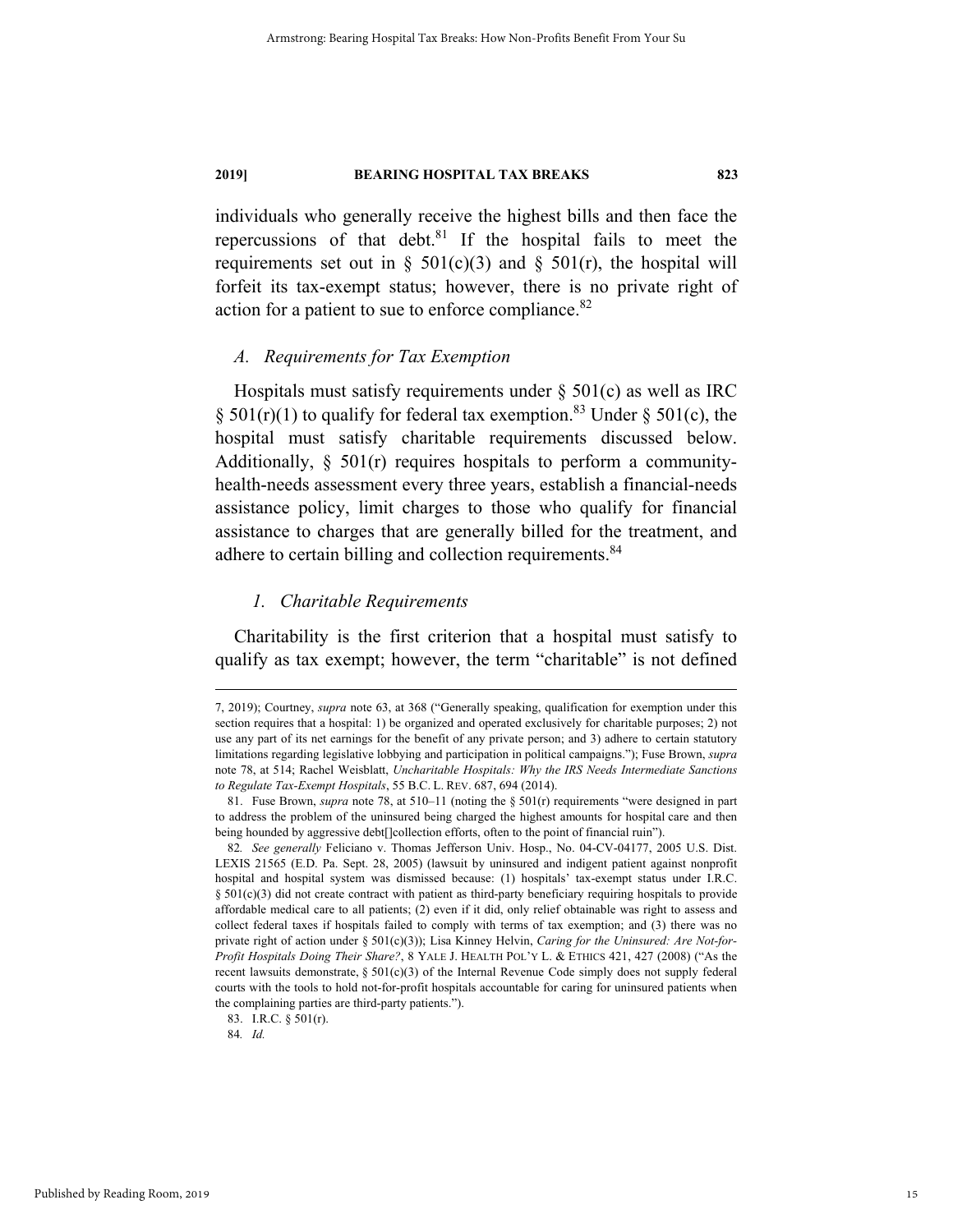in IRC § 501(c).<sup>85</sup> The regulations surrounding § 501(c) state that not-for-profit hospitals gain their tax-exempt status by serving a public interest rather than a private interest.<sup>86</sup> The Internal Revenue Service (IRS) issued a series of Revenue Rulings to further explain what is meant by charitable and "serves a public rather than a private interest" by establishing a set of standards to satisfy these requirements.87 The IRS determines the charitable status on a caseby-case basis.88 Revenue Ruling 56-185 spells out general requirements that would establish a hospital as tax exempt.<sup>89</sup> These requirements look to whether the hospital is (1) organized as a nonprofit, (2) open to those who are both able and unable to afford treatment, (3) not operated exclusively with one group of physicians, and (4) not directing profits to a private individual or shareholder.<sup>90</sup> Revenue Ruling 69-545 broadened the requirements of Revenue Ruling 56-185 and held that the IRS would "weigh all of the relevant facts and circumstances" when determining whether a hospital has satisfied the charitable requirement and added factors—including operating an emergency room that is open to all as well as reinvesting profits to improve patient care. $91$  However, the ruling also clarified that the presence or absence of one factor does not mean that the hospital is no longer tax exempt per se.<sup>92</sup> This sets a very broad, ad hoc standard for hospitals to be considered charitable. Even a hospital that does not operate an emergency room or admits only those who can pay for their treatment would still qualify for tax exemption.<sup>93</sup> This is because the presence of an emergency

 <sup>85.</sup> Simon v. E. Ky. Welfare Rights Org., 426 U.S. 26, 29 (1976).

 <sup>86. 26</sup> C.F.R. § 1.501(c)(3)-1(d)(1)(ii) (2018).

<sup>87</sup>*. Id.*; Rev. Rul. 83-157, 1983-2 C.B. 94; Rev. Rul. 69-545, 1969-2 C.B. 117; Rev. Rul. 56-185, 1956-1 C.B. 202.

 <sup>88.</sup> McGrath, *supra* note 79, at 203.

 <sup>89.</sup> Rev. Rul. 56-185, 1956-1 C.B. 202.

<sup>90</sup>*. Id.*; Helvin, *supra* note 82, at 440–41 ("[T]he IRS set forth four 'general requirements' that a health care organization was obligated to meet in order to be deemed 'charitable' for federal tax[- ]exemption purposes . . . . [T]he most notable of these requirements was that a hospital must serve those who are unable to pay for health services[] and not exclusively care for patients who can afford the costs.").

 <sup>91.</sup> Rev. Rul. 69-545, 1969-2 C.B. 117; Weisblatt, *supra* note 80, at 692–93.

 <sup>92.</sup> Rev. Rul. 69-545, 1969-2 C.B. 117; Weisblatt, *supra* note 80, at 692–93.

 <sup>93.</sup> Rev. Rul. 83-157, 1983-2 C.B. 94; Helvin, *supra* note 82, at 442.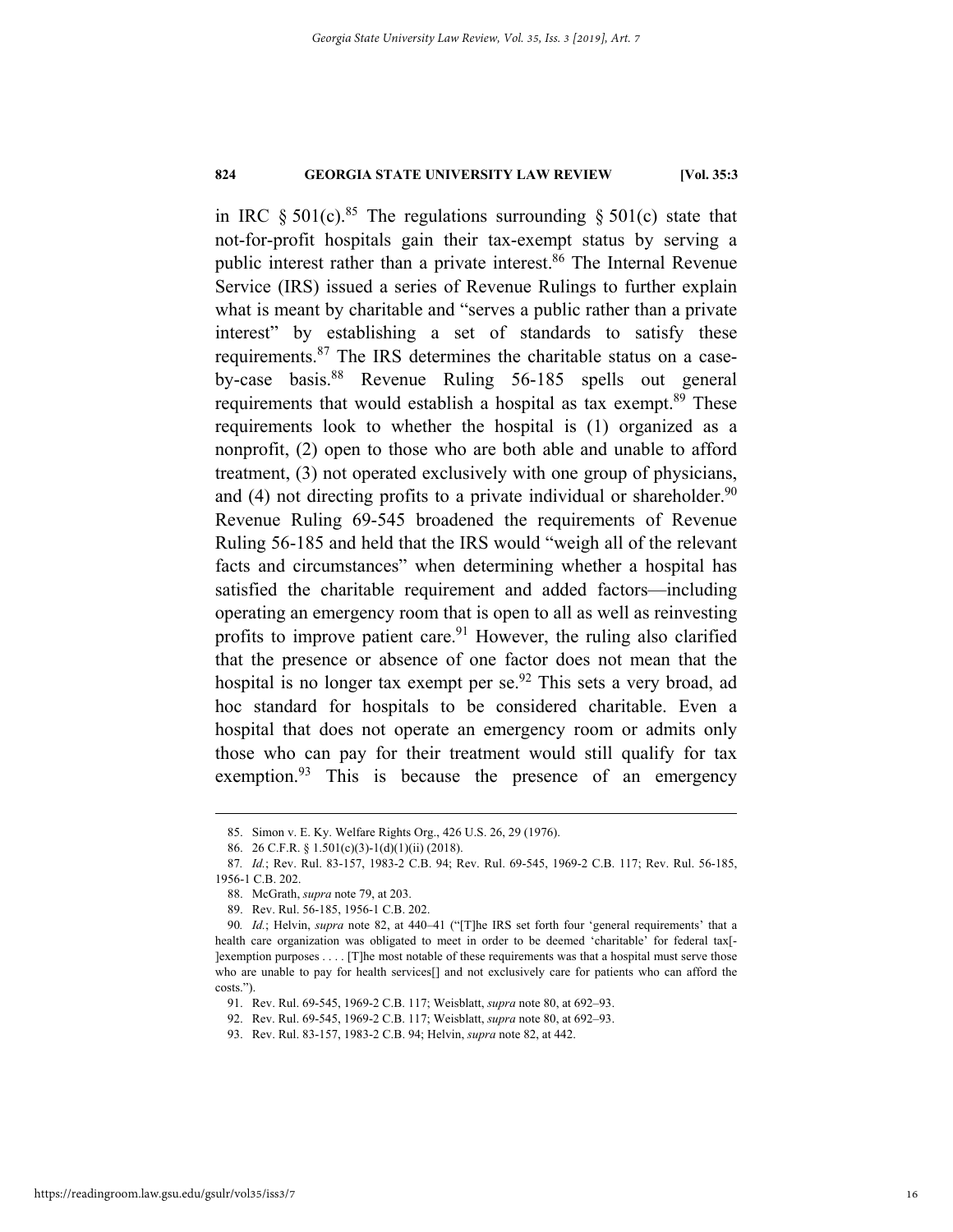department is merely one of several weighted factors used to determine whether a community benefit is being provided rather than being required to qualify for tax exemption.<sup>94</sup> Accordingly, the outsourcing of an emergency room using a staffing company, whose strategy is to bill patients at out-of-network rates and use harsh collection practices, would not prohibit tax exemption of the hospital facility.

The charitable requirement looks in part at the amount of free or charity care that the hospital provides as reported on its annual informational return to the IRS.<sup>95</sup> In addition to not charging patients for products and services, nonprofit hospitals may take unpaid and uncollectible bills and mark them as charity care.<sup>96</sup> The higher the bills are from the outset, the more likely it is that patients default on payments. <sup>97</sup> When patients default on payments, the hospital can denote the cost of the unpaid services as charity care and use that cost toward its charitable requirement.<sup>98</sup> As a result, bad debt expenses or the costs of uncollectible services becomes more than just a deduction—they allow the nonprofit entity to avoid paying any federal tax or state property taxes.<sup>99</sup> Because the hospital is able to categorize the bad debt as charity, the federal government is, in effect, the insurer of those who are unable to pay their medical

 <sup>94.</sup> Weisblatt, *supra* note 80, at 693–94 ("[T]he IRS defines the community benefits standard as broadly as possible in recognition of the diverse needs of each tax-exempt hospital's surrounding community. For example, a hospital that does not operate an emergency room can still qualify for a tax exemption if a state agency determines that an additional emergency room would duplicate services already being provided elsewhere in the community. This is particularly important for many specialty hospitals that lack emergency rooms (e.g., surgical facilities) or other hospitals that typically treat very few Medicare patients (e.g., children's hospitals). Thus, given the broad interpretation of the community benefits standard, a hospital can obtain tax-exempt status as a charitable organization even if it does not provide any charitable care.").

 <sup>95.</sup> McGrath, *supra* note 79, at 175–76.

<sup>96</sup>*. Id.* ("Rather than write off unpaid, uncollectible bills, not-for-profit entities report them as 'charity care.' The ability to maintain their charitable status by overstating their provision of free care is part of the calculus that allows these hospitals to be classified as not-for-profit; it may also net these hospitals great savings from property tax burdens.").

<sup>97</sup>*. Id.* at 176.

 <sup>98.</sup> Erin C. Fuse Brown, *Irrational Hospital Pricing*, 14 HOUS. J. HEALTH L. & POL'Y 11, 37 (2014). Historically, hospitals reported the billed amount as bad debt rather than the cost of the unpaid services provided. *Id.* Now, hospitals must report the cost of the unpaid services as the bad debt expense to prevent hospitals from driving up the billed cost to increase their bad debt expense. *Id.*

 <sup>99.</sup> I.R.C. § 166 (2018) (allowing a deduction for whole or partially worthless debts).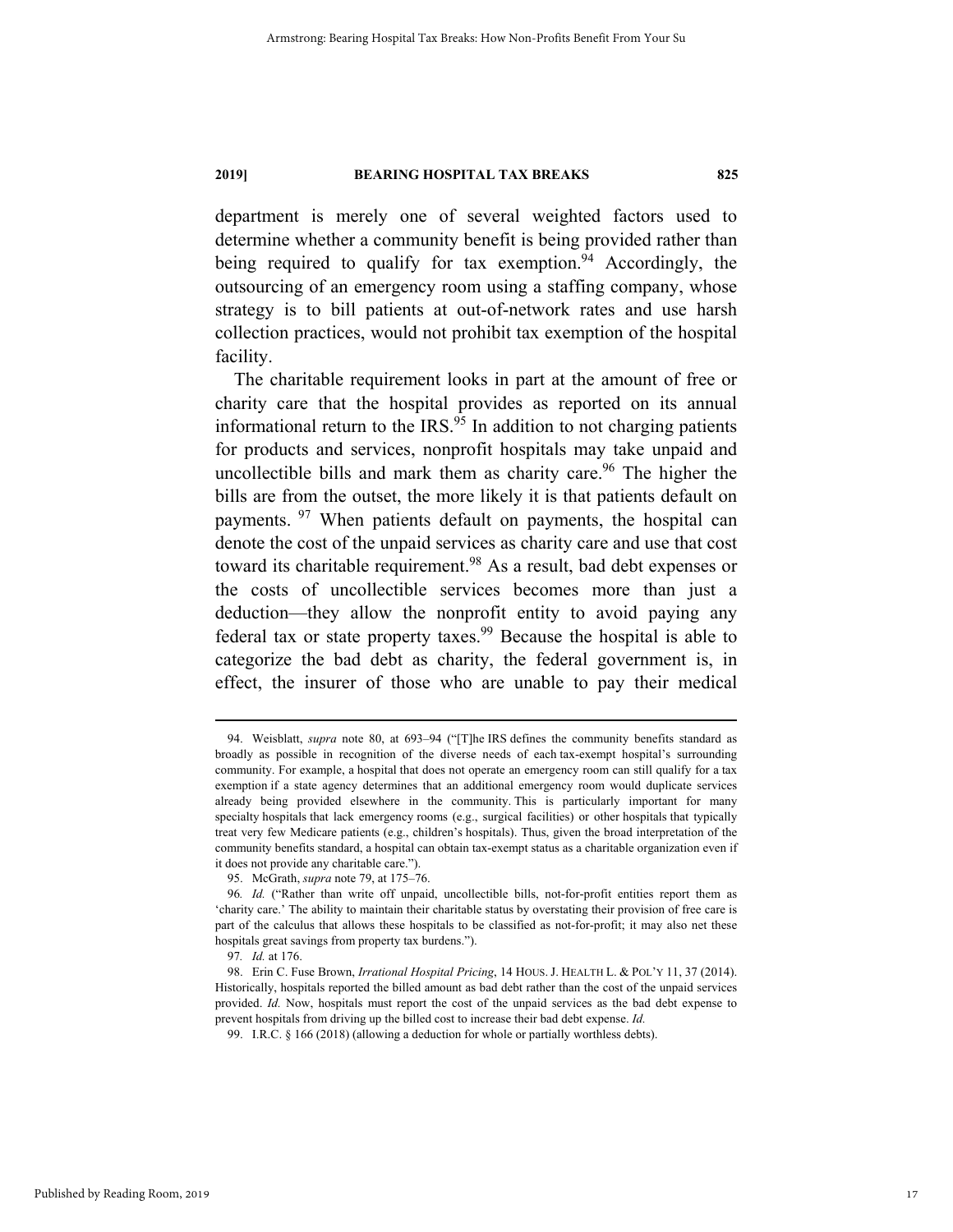bills.100 These bills are only written off once the hospital has tried to collect on the bill or predetermined that the patient would be unable to pay. $^{101}$ 

In an effort to both focus on preventative medicine and put hospitals in a stronger position to serve the community's needs, the IRS now requires a Community Health Needs Assessment (CHNA) to be performed every three years.<sup>102</sup> Through this assessment and the consideration of the needs of the community, the IRS looks not only at charity care but also at community health involvement.<sup>103</sup> This assessment includes gathering health data on the community and adopting strategies to address the issues facing the particular area where the hospital is located.<sup>104</sup> The CHNA includes data on financial access to care as well as nutrition and "social, behavioral, and environmental factors," all of which play a role in public health.105

When conducting the CHNA, hospitals have the discretion—after considering all facts and circumstances—to prioritize the "health needs of their communities" over profits to earn tax-exempt status.<sup>106</sup> Because the guidelines do not set criteria for what is a significant health need, the hospital may prioritize a need that is minor as opposed to a major community need.107 In addition to considering "factors like the availability or absence of healthful foods, transportation options, living wages, and safe neighborhoods,"

 <sup>100.</sup> McGrath, *supra* note 79, at 176 ("The federal government, in other words, has become the unwitting insurer for many who do not actually have either private or government health insurance[] and are unable to pay for health care out-of-pocket.").

<sup>101</sup>*. Id.*

 <sup>102.</sup> I.R.C. § 501(r) (2018), *invalidated by* Texas v. United States, 340 F. Supp. 3d 579 (N.D. Tex. 2018) (appeal filed 5th Cir. Jan. 7, 2019); Crossley, *supra* note 76, at 56; Weisblatt, *supra* note 80, at 692.

 <sup>103.</sup> Jessica Mantel, *Tackling the Social Determinants of Health: A Central Role for Providers*, 33 GA. ST. U. L. REV. 217, 244 (2017); Weisblatt, *supra* note 80, at 694–95.

 <sup>104.</sup> Crossley, *supra* note 76, at 56; Weisblatt, *supra* note 80, at 695.

 <sup>105.</sup> Mantel, *supra* note 103, at 245; Weisblatt, *supra* note 80, at 694–95.

 <sup>106.</sup> Crossley, *supra* note 76, at 56; Jillian A. Swogier, *Finding a Fit for Nonprofit Hospitals: A National Perspective of State Property Tax Exemption Laws*, 41 SETON HALL LEGIS. J. 461, 465 (2017). 107. Crossley, *supra* note 76, at 69; Mary Crossley, *Health Reform and the Mission of Nonprofit Hospitals*, HEALTH CARE BLOG (Apr. 28, 2014), http://thehealthcareblog.com/blog/2014/04/28/health-

reform-and-the-mission-of-nonprofit-hospitals/ [https://perma.cc/4E3T-K2A3] [hereinafter *Health Reform*].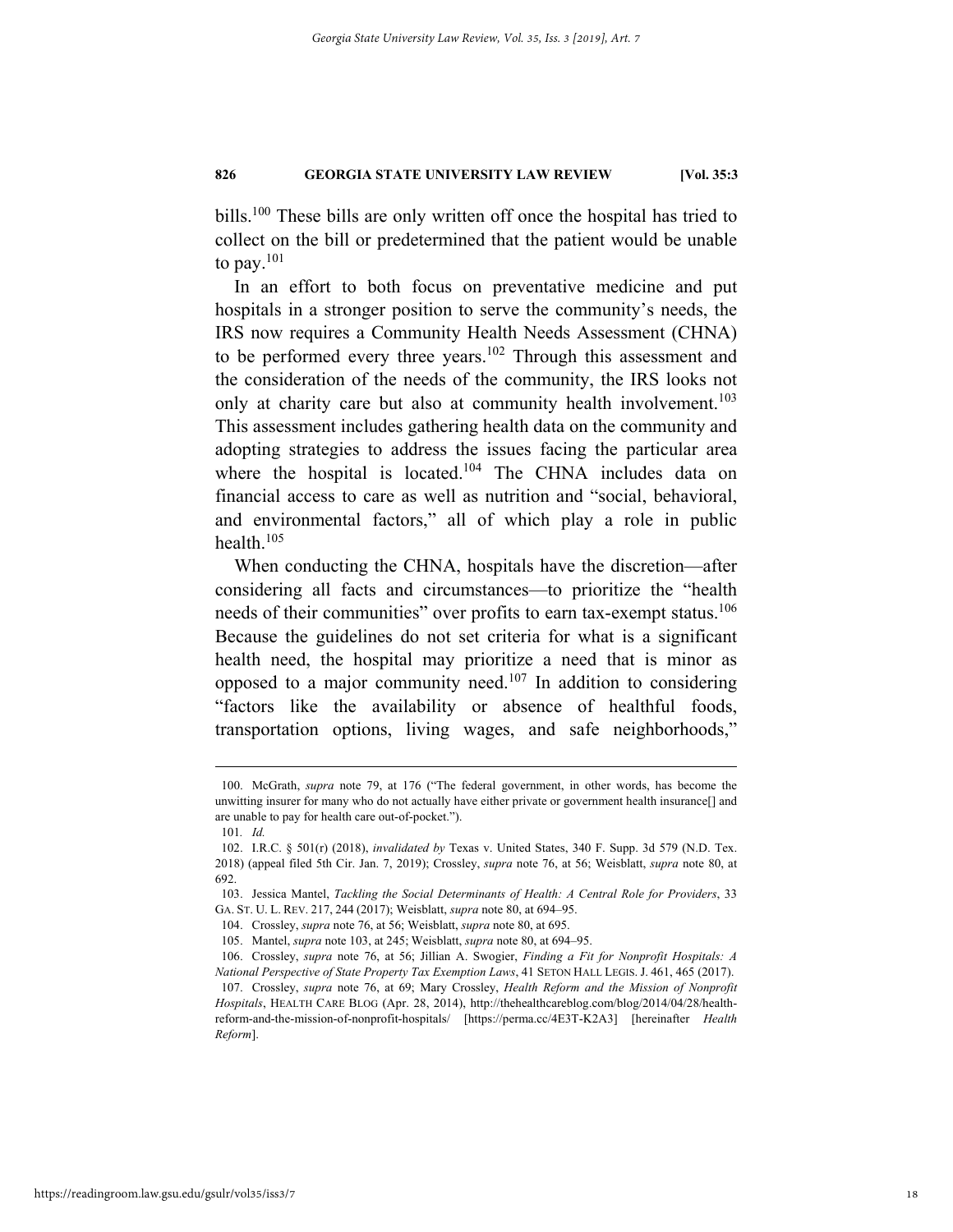financial access to healthcare is also relevant.<sup>108</sup> From this standpoint, as surprise medical bills become a bigger issue, an emergency room that serves the needs of the community without burdening it with medical bills should be included in the CHNA, along with a plan as to how the hospital intends to address this need.<sup>109</sup> When conducting the CHNA, the value of the medical debt in the community that arose from treatment at the hospital should be considered in the data on the financial access to care. For example, in St. Louis, Missouri, over one thousand lawsuits have been filed to collect on medical debt, and 99% of these lawsuits involve debt that arose from treatment at a nonprofit hospital's emergency room.<sup>110</sup> When the hospital is performing its CHNA, these debt-collection cases should be considered, and the hospital should implement a plan to address the community need and financial access to healthcare. These strategies could include reviewing the hospital's hiring and contracting practices. Through completing this assessment and addressing the need of the community, the hospital would be fulfilling the purpose of the CHNA.

#### *2. Financial Assistance Policy and Requirements on Charges*

IRC  $\S 501(r)(4)$  requires every tax-exempt hospital to write and publish two financial assistance policies (FAPs)—one general policy and one emergency-services policy.<sup>111</sup> Included in the FAP are the eligibility criteria, information on how charges are calculated, the

 <sup>108.</sup> Crossley, *supra* note 76, at 69; Mantel, *supra* note 103, at 245.

<sup>109</sup>*. See* Fox & Derenowski, *supra* note 8.

 <sup>110.</sup> Liss, *supra* note 21. Additionally, in St. Joseph, Missouri, the only hospital in the small town is responsible for a majority of the 11,000 debt-collection suits that were filed from 2009 to 2013. Paul Kiel, *From the E.R. to the Courtroom: How Nonprofit Hospitals Are Seizing Patients' Wages*, PROPUBLICA (Dec. 19, 2014, 6:00 AM), https://www.propublica.org/article/how-nonprofit-hospitalsare-seizing-patients-wages [https://perma.cc/KB67-NLBA].

 <sup>111.</sup> I.R.C. § 501(r)(4) (2018), *invalidated by* Texas v. United States, 340 F. Supp. 3d 579 (N.D. Tex. 2018) (appeal filed 5th Cir. Jan. 7, 2019); Additional Requirements for Charitable Hospitals; Community Health Needs Assessments for Charitable Hospitals; Requirement of a Section 4959 Excise Tax Return and Time for Filing the Return, 79 Fed. Reg. 78,954, 78,972 (Dec. 31, 2014) ("FAP must apply to all emergency and other medically necessary care provided in a hospital facility by a partnership owned in part by, or a disregarded entity wholly owned by, the hospital organization operating the hospital facility, to the extent such care is not an unrelated trade or business with respect to the hospital organization."); Fuse Brown, *supra* note 78, at 523; Weisblatt, *supra* note 80, at 695.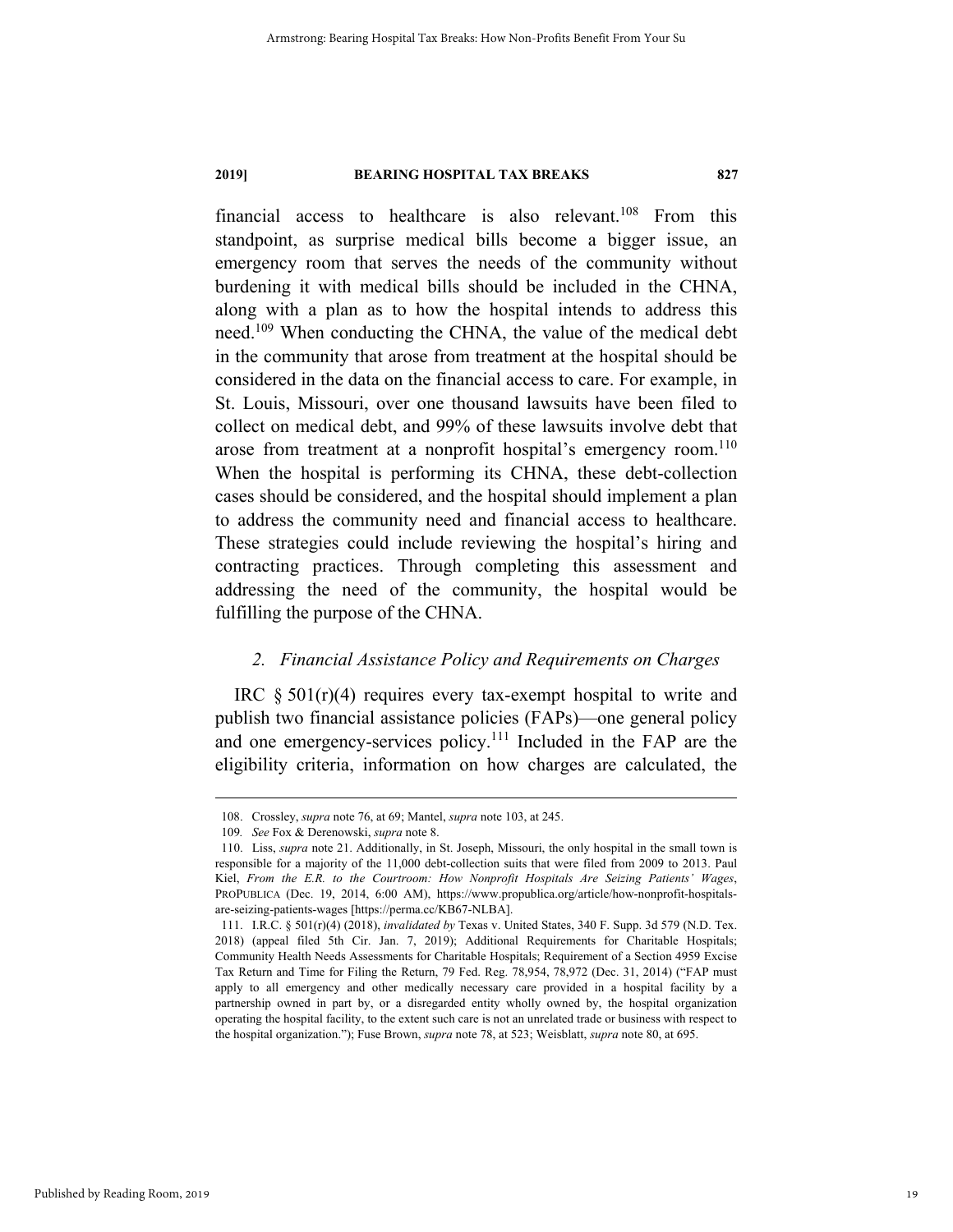hospital's method for applying for financial assistance, and the actions that the hospital takes in the event of nonpayment.<sup>112</sup> IRC § 501(r) and the Revenue Regulations do not contain guidelines as to how hospitals are to determine eligibility for financial assistance.<sup>113</sup> This leaves the determinations of the eligibility requirements to the hospitals' complete discretion.<sup>114</sup> The hospitals generally set the FAP requirements to cover those individuals who are uninsured or underinsured and fall at or near the poverty line.<sup>115</sup> Although the  $FAP$ may help those who are uninsured, those with insurance generally do not qualify for this type of assistance and therefore will be subject to out-of-network bills and the collection practices of private companies.<sup>116</sup>

Similar to insurance with out-of-network providers, the hospital FAP covers bills coming directly from the hospital but does not cover treatment a patient may receive from a provider who bills separately from the hospital.<sup>117</sup> For those who qualify for the FAP, these

116. Fuse Brown, *supra* note 78, at 519.

#### *Id.* at 511.

 <sup>112.</sup> I.R.C. § 501(r)(4); Weisblatt, *supra* note 80, at 695.

 <sup>113.</sup> Fuse Brown, *supra* note 78, at 522–23.

<sup>114</sup>*. Id.*

<sup>115</sup>*. Financial Assistance (Charity Care)*, NEWPORT HOSP. & HEALTH SERVS., http://newporthospitalandhealth.org/patients-families/patient-financial-services/charity-

careuncompensated-services/ [https://perma.cc/9KFF-L884] (last visited Oct. 15, 2017); *Financial Assistance Program Policy*, NORTHSIDE HOSP. https://www.northside.com/financial-assistance-policy [https://perma.cc/C58V-6HVL] (last visited Oct. 15, 2017).

Patients may find themselves unprotected by the fair pricing and collection rules because they fall into a coverage gap. The patient may receive care at a for-profit hospital not subject to  $\S 501(r)$ 's rules, which make up over one-fifth of all hospitals in the United States and almost half of the hospitals in some states. Or the patient may be ineligible for financial assistance, either because the hospital adopts a stingy policy or the patient is part of a group excluded from financial assistance, such as middle class uninsured or insured patients paying out-of-pocket for care because they are out-ofnetwork, have a high deductible, or are otherwise underinsured.

 <sup>117.</sup> Additional Requirements for Charitable Hospitals; Community Health Needs Assessments for Charitable Hospitals; Requirement of a Section 4959 Excise Tax Return and Time for Filing the Return, 79 Fed. Reg. 78,954, 78,971 (Dec. 31, 2014) (codified at 26 C.F.R. §§ 1.501(r)–.507(a) (2018)) ("A number of commenters noted that patients, including emergency room patients, are commonly seen (and separately billed) by private physician groups or other third-party providers while in the hospital setting . . . . [C]ommenters noted that patients are often unaware of the financial arrangements between various providers in the hospital facility and may unknowingly be transferred to a provider that separately bills the patients for care.").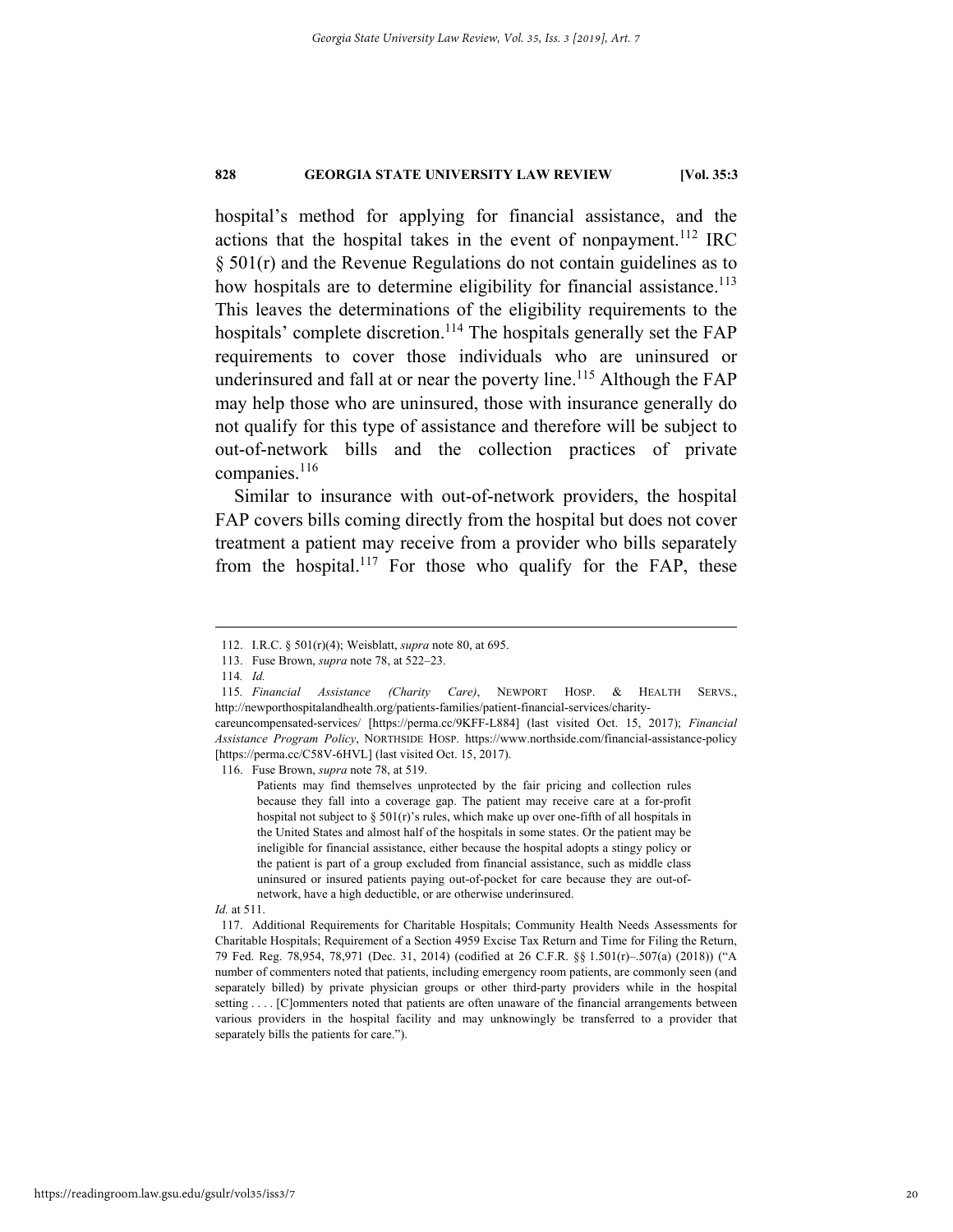surprise bills are often especially detrimental.<sup>118</sup> Similar to the measures that states are taking to prevent patients from receiving an out-of-network bill, the regulations have tried to improve transparency by requiring that a list of physicians who bill separately for emergency services be listed as not covered by the hospital's FAP.<sup>119</sup>

Under the FAP, IRC  $\S 501(r)(5)$  requires that the hospital limits the amount that an individual can be charged for emergency or any other medically necessary care to the amount generally billed to those covered by insurance.<sup>120</sup> The limitation on billing charges only applies to those who qualify under the FAP and not to every patient who walks through the hospital doors.<sup>121</sup> Further, the underlying incentive to increase pricing for those who do not meet the FAP requirements is still present because these bills can be considered charity care if they go unpaid and are determined to be uncollectible.<sup>122</sup>

#### *3. Billing and Collections*

Harsh debt-collection practices plague the health industry and impact both the insured and the uninsured.<sup>123</sup> Patients are not only

 <sup>118</sup>*. Id.*

<sup>119</sup>*. Id.* ("[L]ist the providers, other than the hospital facility itself, delivering emergency or other medically necessary care in the hospital facility and to specify which providers are covered by the hospital facility's FAP (and which are not).").

 <sup>120.</sup> I.R.C. § 501(r)(5) (2018) ("[A]mounts charged for emergency or other medically necessary care provided to individuals eligible for assistance under the financial assistance policy described in paragraph (4)(A) to not more than the amounts generally billed to individuals who have insurance covering such care, and (B) prohibits the use of gross charges."), *invalidated by* Texas v. United States, 340 F. Supp. 3d 579 (N.D. Tex. 2018) (appeal filed 5th Cir. Jan. 7, 2019); Fuse Brown, *supra* note 78, at 523.

 <sup>121.</sup> I.R.C. § 501(r).

 <sup>122.</sup> Fuse Brown, *supra* note 78, at 535–36; McGraph, *supra* note 79, at 175–76 ("The ability to maintain their charitable status by overstating their provision of free care is part of the calculus that allows these hospitals to be classified as not-for-profit; it may also net these hospitals great savings from property tax burdens.").

 <sup>123.</sup> Fuse Brown, *supra* note 78, at 522 ("Price discrimination and aggressive debt collection have been routine practices of nonprofit, tax-exempt hospitals and for-profit, taxable hospitals alike."); McGraph, *supra* note 79, at 176 ("The practice of claiming uncollectible debt as charity care has come under heavy scrutiny lately, as for-profit hospitals provide similar benefits to the community using this standard, leading many to question the value of not-for-profit hospitals' tax-exempt status."); Kiel, *supra* note 110 ("When it secured a judgment, as it typically did, Northwest was entitled to seize a hefty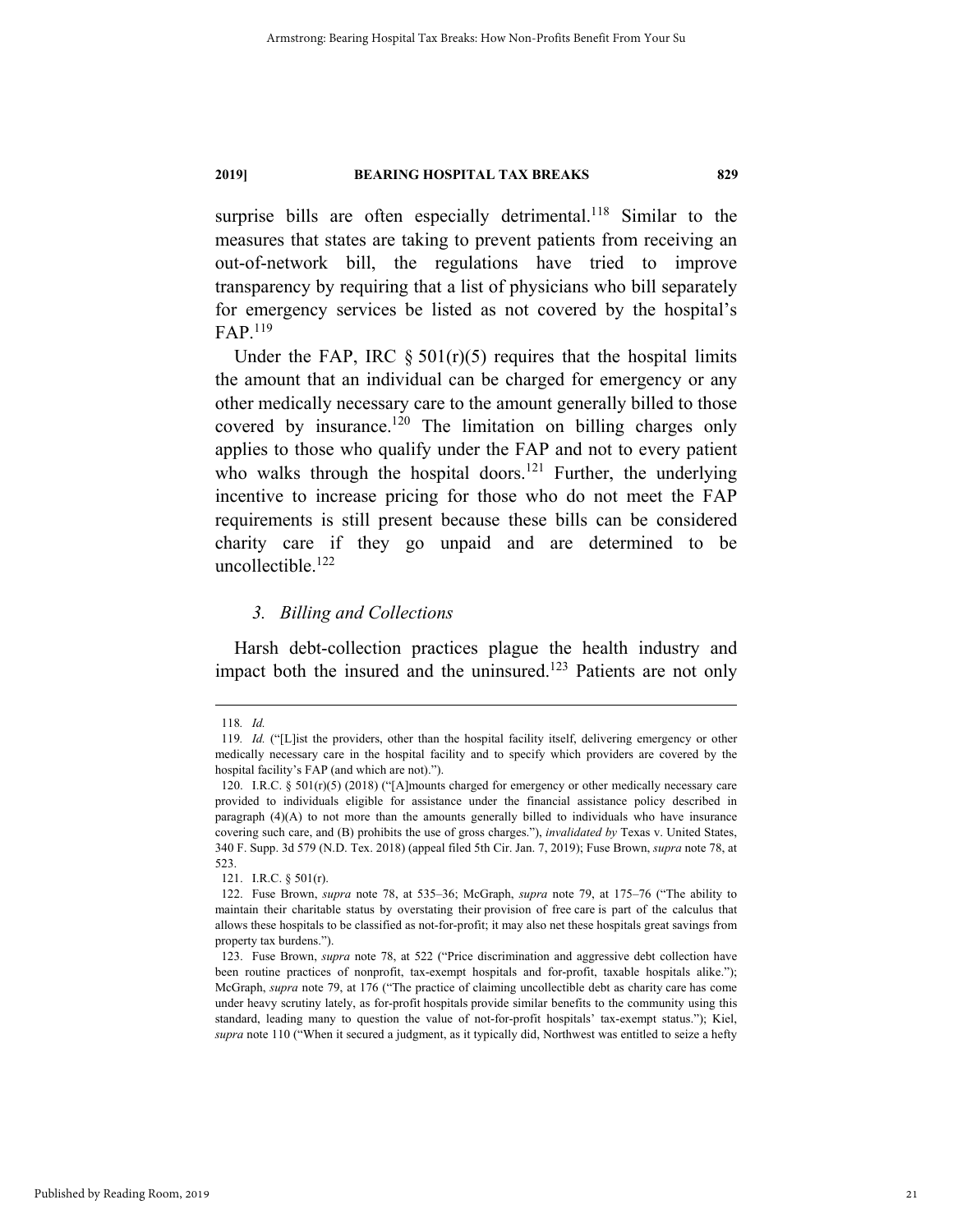left with large bills but are also subsequently hounded by debt collectors for payment.<sup>124</sup> The unpaid debts generally do not stay at the hospital but are sold to debt-collection agencies at a discounted rate.<sup>125</sup> Section 501(r)(6) prohibits a tax-exempt hospital from engaging in extraordinary collection actions or sending the bill to a debt-collection agency before the organization has made reasonable efforts to determine whether the individual is eligible for assistance under the FAP.<sup>126</sup> Again, similar to the limits on billing charges, the collections restriction only applies to those who may qualify for the hospital's FAP.<sup>127</sup>

Because the ACA has helped close the gap in the number of individuals who do not have insurance, fewer individuals now qualify

Weisblatt, *supra* note 80, at 696–97.

portion of a debtor's paycheck. During those years, the company garnished the pay of about 6,000 people and seized at least \$12 million—an average of about \$2,000 each . . . .").

 <sup>124.</sup> Fuse Brown, *supra* note 78, at 518–19 ("The problem of unfair hospital prices is exacerbated by harsh debt[-]collection practices. Hospitals have used aggressive debt[-]collection practices to recover unpaid bills, inflicting significant financial, emotional, and health-related hardship on patients. In 2003, Lucette Lagnado wrote about Quinton White, a seventy-eight[-]year[-]old widower who was still paying his late wife's \$18,740 medical bill to Yale-New Haven Hospital twenty years later, which, with interest charges, had grown to more than \$55,000. The Whites were an uninsured, working[-]class couple ineligible for Medicaid. The hospital put a lien on White's home, seizing his bank account, and putting him on an installment plan to pay nearly \$33,000 interest. Around this time, news outlets all over the country started reporting about hospitals' use of harsh measures to collect unpaid medical bills, including assigning the debt to collection agencies, suing patients, putting liens or seeking foreclosure on patients' homes, garnishing wages, charging high interest rates, and even seeking arrest or body attachment for failing to appear in court for a debt[-]collection hearing."); Kiel, *supra* note 110.

 <sup>125.</sup> McGraph, *supra* note 79, at 193 ("When medical bills are not paid, hospitals and doctors often turn the debt over to a collection agency, which may harm a person's credit history. This damage to their credit will further interfere with their ability to pay, as he or she will then likely pay higher interest rates in the unlikely event they are able to secure financing to pay these debts. About 23% of uninsured people in 2003 reported they were contacted by a collection agency."); Kiel, *supra* note 110. A 2017 Supreme Court opinion changed the landscape of debt-collection laws by holding that a company that owns a debt and attempts to collect it, instead of attempting to collect on behalf of another entity like a hospital, falls outside the scope of federal laws that regulate the practices of debt collectors. Matthew D. Haan, *Gorsuch's Purgatory: Attempting to Define Debt Collector Under the Fair Debt Collection Practices Act*, 35 GA. ST. U. L. REV. 433, 434 (2019).

 <sup>126.</sup> I.R.C. § 501(r)(6) (2018), *invalidated by* Texas v. United States, 340 F. Supp. 3d 579 (N.D. Tex. 2018) (appeal filed 5th Cir. Jan. 7, 2019); Weisblatt, *supra* note 80, at 696–97.

Extraordinary collection actions occur when a hospital engages a legal or judicial process to procure payment of a hospital bill for care that is covered under the hospital's financial assistance policy. It is also considered an extraordinary collection action to sell an individual's debt to a third party or to report adverse information about an individual to consumer credit reporting agencies.

 <sup>127.</sup> I.R.C. § 501(r)(5) (2018), *invalidated by* Texas v. United States, 340 F. Supp. 3d 579 (N.D. Tex. 2018) (appeal filed 5th Cir. Jan. 7, 2019).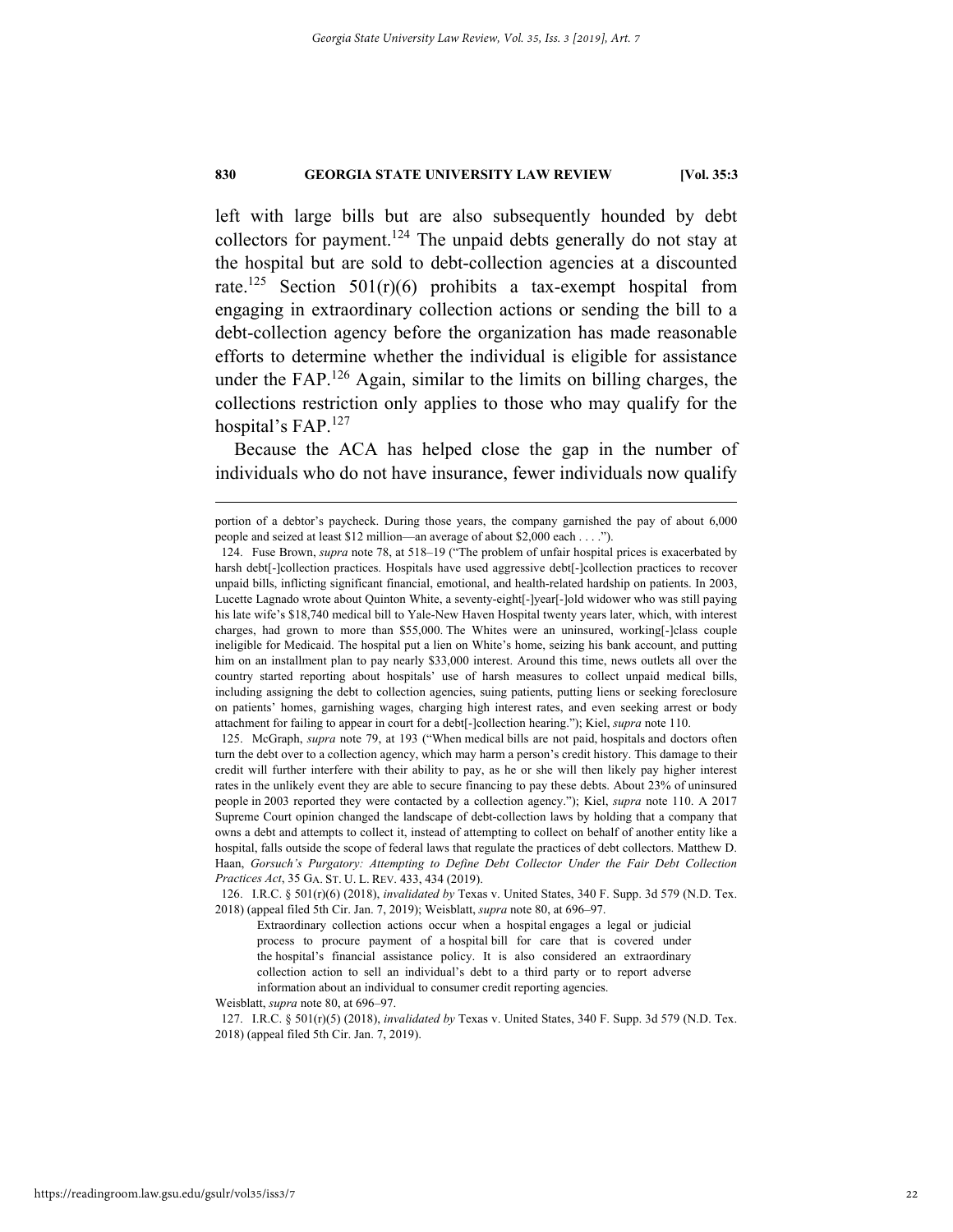for financial assistance, and thus, more individuals are not protected by capped billing and harsh collection practices.<sup>128</sup>

#### *B. How the Standards Apply to Outsourced Entities*

The tax-exemption requirements set out in IRC §§ 501(c) and 501(r) only apply to hospitals and not to those with whom the hospital contracts because it is solely the hospital, and not the contractor, who is exempt from taxation.<sup>129</sup> As hospitals continue to outsource entire departments—especially emergency rooms patients are at a greater risk of receiving surprise medical bills from hospitals whose main purpose is supposed to be charitable work.<sup>130</sup> So long as hospitals comply with IRC  $\S$ § 501(c) and 501(r), they can continue to enjoy federal and state tax exemption while private companies can bill and use collection agencies to collect on those  $b$ ills.<sup>131</sup>

Though the hospital facility itself may satisfy the requirements to be considered a charitable organization, the staffing agency is a wolf in sheep's clothing, using the nonprofit facility to exploit those who are unknowingly unable to afford treatment.<sup>132</sup> The staffing agency, EmCare, is a prime example.<sup>133</sup> A not-for-profit hospital in Washington state outsourced its emergency room staffing through EmCare due to increasing costs.<sup>134</sup> EmCare, a for-profit staffing agency, used the strategy of staying out-of-network as a way to increase revenues. Thus, EmCare did not routinely contract with the same health plans that the hospitals did and relied on balance billing and harsh debt-collection practices to collect from patients. EmCare

 <sup>128</sup>*. See* Weisblatt, *supra* note 80, at 696–97.

 <sup>129.</sup> Liss, *supra* note 21 ("'The physician practice doesn't have to comply with the tax-exempt standards . . . .'").

<sup>130</sup>*. Id.*

<sup>131</sup>*. Id.*

<sup>132</sup>*. See* Creswell, Abelson & Sanger-Katz, *supra* note 34.

<sup>133</sup>*. See* Cooper, *supra* note 23, at 36; Creswell, Abelson & Sanger-Katz, *supra* note 34; Fuse Brown, *supra* note 78, at 511. Although the additional standards imposed by I.R.C. § 501(r) were intended to protect "many financially vulnerable patients from inflated hospital bills and aggressive debt[- ]collection tactics," the nonprofit is, in effect, allowed to skirt these requirements through using staffing agencies who are not bound by these requirements. Fuse Brown, *supra* note 78, at 511.

<sup>134</sup>*. See* Creswell, Abelson & Sanger-Katz, *supra* note 34.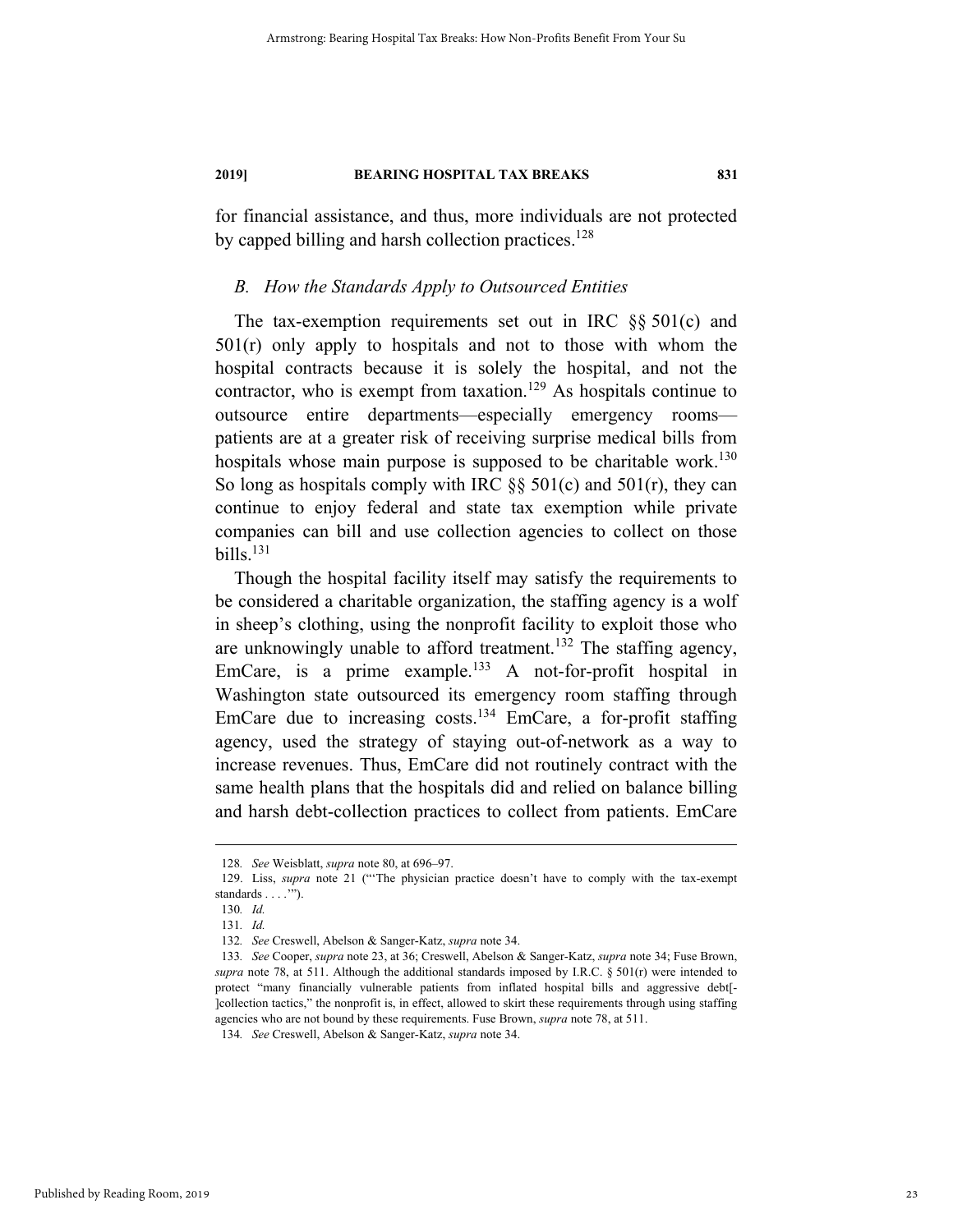was not subject to the same requirements as the hospital, and thus, for every patient that came through the emergency room doors, there were no charitable care requirements, financial assistance policies, caps on billing, or protections against harsh debt-collection practices.135

Because relatively few states have taken steps to protect their citizens from receiving a surprise medical bill, patients are still exposed to out-of-network billing.<sup>136</sup> Although some of the legislation focuses on different mechanisms to resolve medical bills and release patients from the burden of huge bills, most of the legislation does not address preventing patients from receiving these bills. The following section proposes how the tax-exempt requirements of not-for-profit hospitals can be used to protect patients in states that are currently lacking protection from surprise medical billing.

#### *III. Tax Exemption as an Incentive for Patient Protection*

Approximately 60% of hospitals in the United States qualify as tax-exempt organizations under IRC  $\S 501$ .<sup>137</sup> Hence, 60% of

. . . .

 <sup>135</sup>*. See* Cooper, *supra* note 23, at 36; Creswell, Abelson & Sanger-Katz, *supra* note 34. Although the hospital's tax-exempt status is not at risk due to EmCare's business practices, the hospital may not be considered to be operating an emergency room open to all under these circumstances, which is one of the factors for satisfying the community benefit standard. *See* Rev. Ruling 69-545. However, as discussed above, the presence of an emergency room is merely one of several weighted factors, and it is still uncertain whether the hospital would be considered to not be operating an emergency room under these circumstances. *See* discussion *supra* Section II.A.1.; discussion *infra* Section III.B.

 <sup>136.</sup> *See* Berke, *supra* note 9, at 173 ("Very few states have extended balance billing protections to enrollees who obtain care from out-of-network providers . . . . [I]nvoluntary encounters with out-ofnetwork care, such as those that result from emergency medicine and drive-by-doctoring, are different because consumer choice has been removed."); *see* Herman, *supra* note 19.

A number of states such as California, New York[,] and Texas have approved or are considering rules that address unexpected out-of-network bills. New York has adopted the toughest measure. Since April, the state has required insurers and providers that disagree on out-of-network payment to go through an independent dispute-resolution process.

<sup>. . . [</sup>Although] the ACA requires health plans to pay out-of-network emergency providers at network rates, patients in many states still are exposed to balance billing. Herman, *supra* note 19.

 <sup>137.</sup> I.R.C. § 501(c) (2018), *invalidated by* Texas v. United States, 340 F. Supp. 3d 579 (N.D. Tex. 2018) (appeal filed 5th Cir. Jan. 7, 2019); Stacy Madden, *Did You Know: For-Profit Versus Nonprofit Hospitals*, HEALTH NET (Oct. 11, 2013), http://healthnetpulse.com/broker/2013/10/11/did-you-know-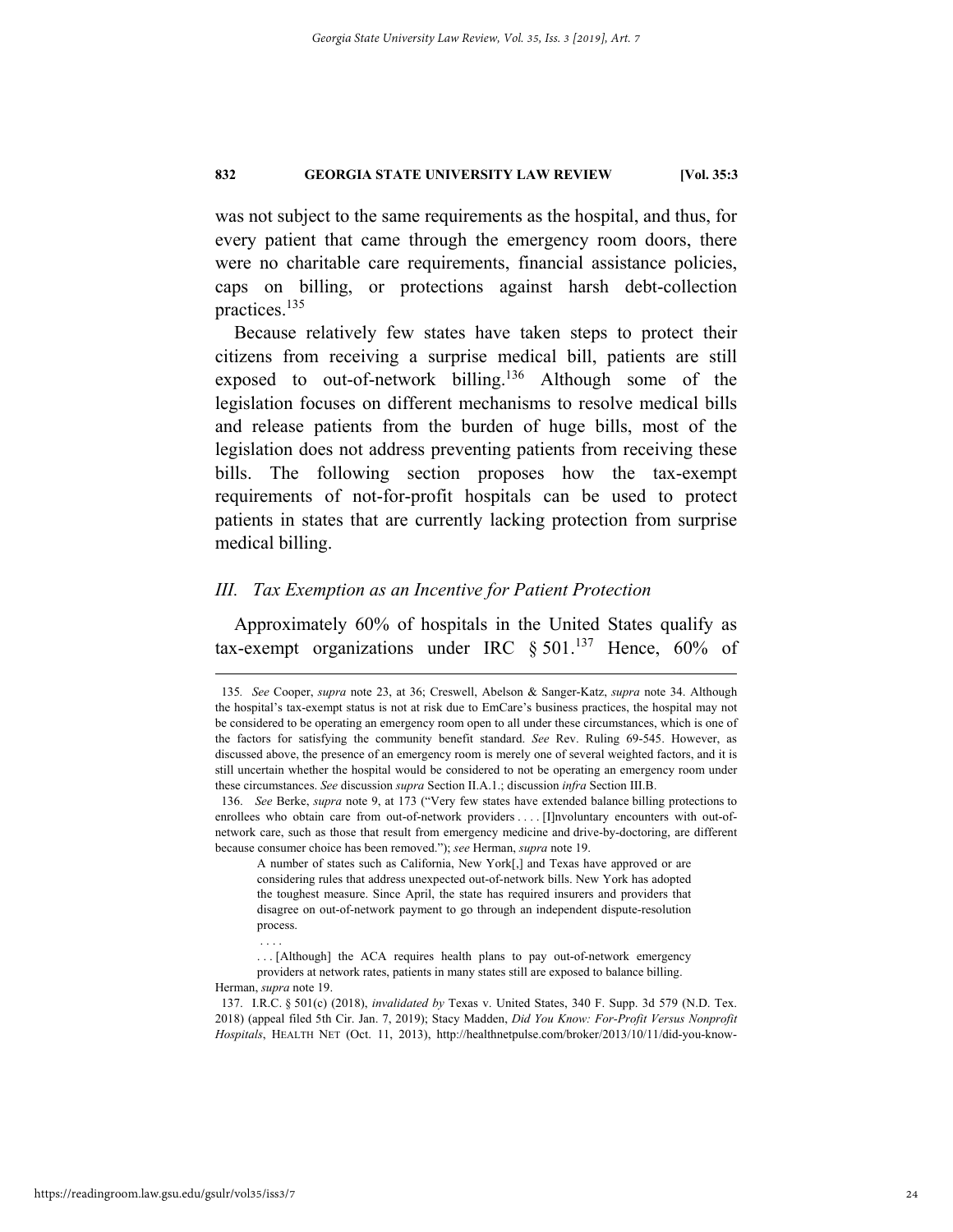hospitals in the United States are organized with the purpose of providing charitable work to the communities that they serve.<sup>138</sup> As expressly stated in numerous hospital mission statements, the hospitals' goals are to provide accessible acute and emergency care to the communities that they serve.<sup>139</sup>

Nationally, the tax-exempt status of nonprofit hospitals has saved them approximately \$12 billion per year in federal income tax.<sup>140</sup> Nonprofit hospitals that outsource their emergency departments using companies such as EmCare or TeamHealth receive this taxexemption benefit from being qualified as charitable organizations while placing increased burdens on the patients who come to the hospitals seeking care. $141$ 

To justify the federal tax exemption, nonprofit hospitals should be obligated to better serve patients in their communities. The Tax Code is a unique mechanism that Congress can use to incentivize certain behaviors.142 To effectuate these policy goals, the tax-exemption requirements for hospitals should be expanded in two ways. First, Congress and the IRS need to place additional emphasis on the value of operating an accessible emergency room. Second, the IRS should revoke the tax exemption of hospitals where the subcontractors engage in surprise billing and extraordinary collections against their

*Id.* at 67.

for-profit-versus-nonprofit-hospitals/ [https://perma.cc/BF9G-4ZCL].

 <sup>138.</sup> Madden, *supra* note 137.

<sup>139</sup>*. Health Reform*, *supra* note 107.

 <sup>140.</sup> Tahk, *supra* note 64, at 35. In addition to the annual \$12 billion in tax savings, the tax exemption also "allows hospitals to raise \$5.3 billion in tax-deductible contributions annually. As a result, the exemption plays a key role in providing health care in the U.S." *Id.* (footnote omitted).

<sup>141</sup>*. See* Cooper, *supra* note 23, at 36; McGrath, *supra* note 79, at 175–76 ("Most hospitals, however, do not pay income tax because they qualify as charitable, not-for-profit entities. While these not-forprofit hospitals may not benefit from tax deductions, they still benefit by charging the uninsured inflated list prices.").

 <sup>142.</sup> Susannah Camic Tahk, *Everything is Tax: Evaluating the Structural Transformation of U.S. Policymaking*, 50 HARV. J. ON LEGIS 67, 67–68 (2013)*.* 

Congress has been relying increasingly on the [T]ax [C]ode to accomplish goals beyond raising revenue. Taxpayers have quietly become accustomed to finding social and regulatory programs buried in the [T]ax [C]ode. Perhaps as a result, no one has seemed to notice as Congress and presidential administrations have, more and more frequently, employed the [T]ax [C]ode to accomplish goals that have nothing to do with raising revenue.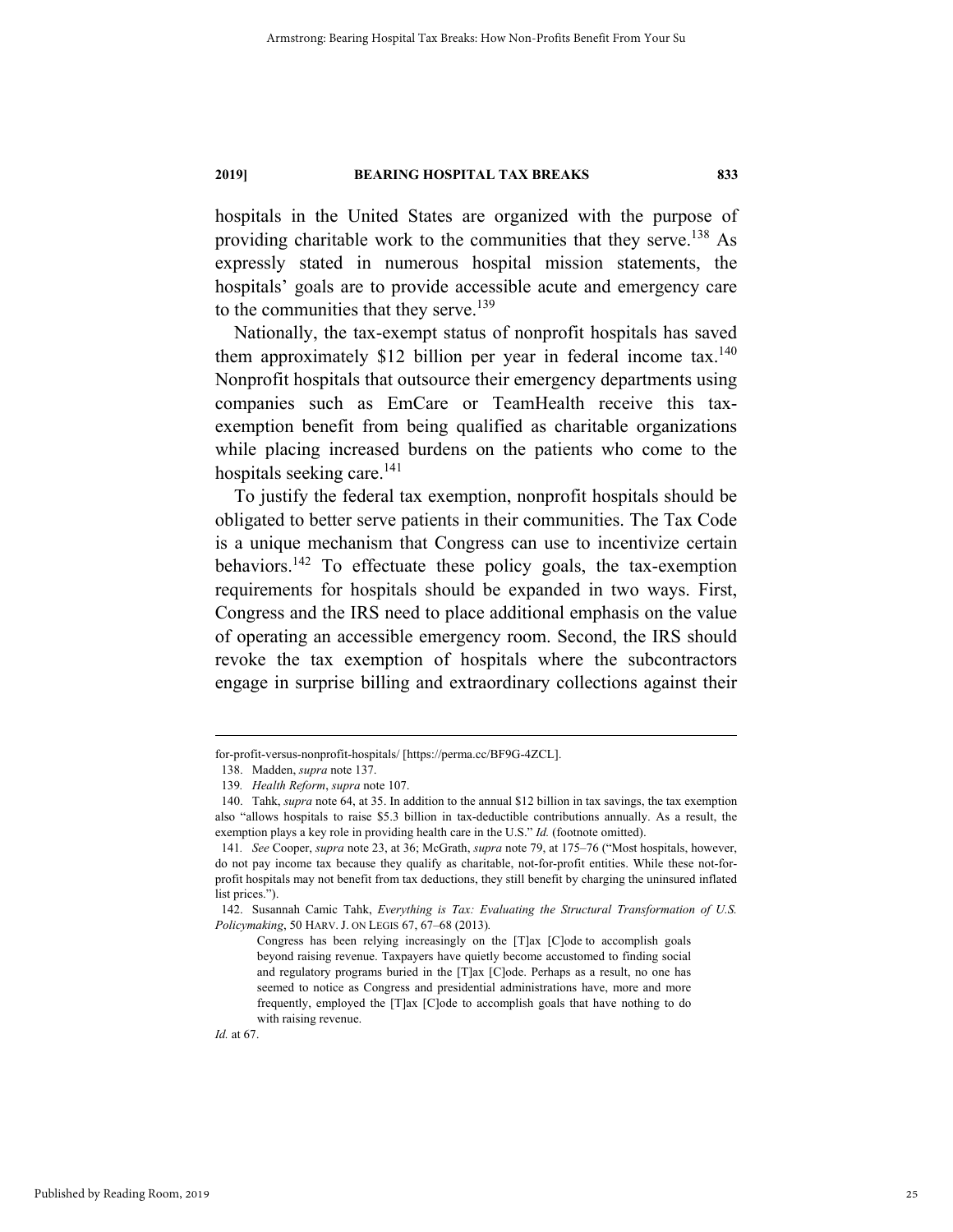patients to ensure that the societal benefits behind the tax exemption are realized.

#### *A. Tax as a Policy Incentive*

The Tax Code is used for much more than simply raising revenue.143 Congress uses its taxing power to accomplish policy goals and regulatory and social-benefit programs.<sup>144</sup> Under the Patient Protection and Affordability Care Act, Congress used its taxing power in the healthcare sector.<sup>145</sup> One of the provisions in which Congress previously used its taxing power to effectuate the goals of the ACA was the individual mandate that imposed a tax penalty on those who are not covered by health insurance.<sup>146</sup>

Similarly, IRC  $\S 501(r)$  imposes additional restrictions on nonprofit hospitals as discussed above.<sup>147</sup> These requirements incentivize charitable hospitals to have a community focus by providing them a tax benefit for complying with the set standards.<sup>148</sup>

 <sup>143</sup>*. Id.* ("[T]he [T]ax [C]ode has recently come to incorporate 'policies aimed at the environment, conservation, green energy, manufacturing, innovation, education, saving, retirement, health care, child care, welfare, corporate governance, export promotion, charitable giving, governance of tax exempt organizations, and economic development . . . .'") (quoting Pamela F. Olson, Laurence Neal Woodworth Memorial Lecture: And Then Cnut Told Reagan . . . Lessons from the Tax Reform Act of 1986 (May, 6, 2010)).

<sup>144</sup>*. Id.*

<sup>145</sup>*. Id.* at 68 ("Most observers know the Affordable Care Act as a major piece of social and regulatory legislation. However, they have failed to focus on the fact that the bill was in large part a tax bill. Many of the bill's major elements took the form of [T]ax [C]ode provisions.").

<sup>146</sup>*. See generally* Nat'l Fed'n of Indep. Bus. v. Sebelius, 567 U.S. 519 (2012); Tahk, *supra* note 142, at 67–68, 71. Although the individual mandate has since been repealed, it serves as an example as to how the Tax Code can be used to advance policy in the healthcare sector. *See* Christina Lima, *Trump Boasts of Individual Mandate Repeal in GOP Tax Bill*, POLITICO (Dec. 20, 2017), https://www.politico.com/story/2017/12/20/trump-individual-mandate-repeal-tax-bill-308286 [https://perma.cc/48C3-9RBV].

<sup>147</sup>*. See* discussion *supra* Part II.

 <sup>148.</sup> Eric J. Santos, *Property Tax Exemptions for Hospitals: A Blunt Instrument Where a Scalpel Is Needed*, 8 COLUM. J. TAX. L. 113, 129 (2017).

Hospitals are huge, complicated businesses, and addressing the issues they face is made more difficult by the fact that they provide services that are essential. Quality healthcare is important for both the individuals who receive it and all others who benefit from living in a generally healthy place. However, the current system grew out of a world where hospitals were simpler and less integral to our society.

The fundamental problem is that tax exemption is all or nothing; a hospital either keeps exemption or loses it. Losing exemption from state property taxes would be massively costly for any hospital. Modern hospitals necessarily own and occupy a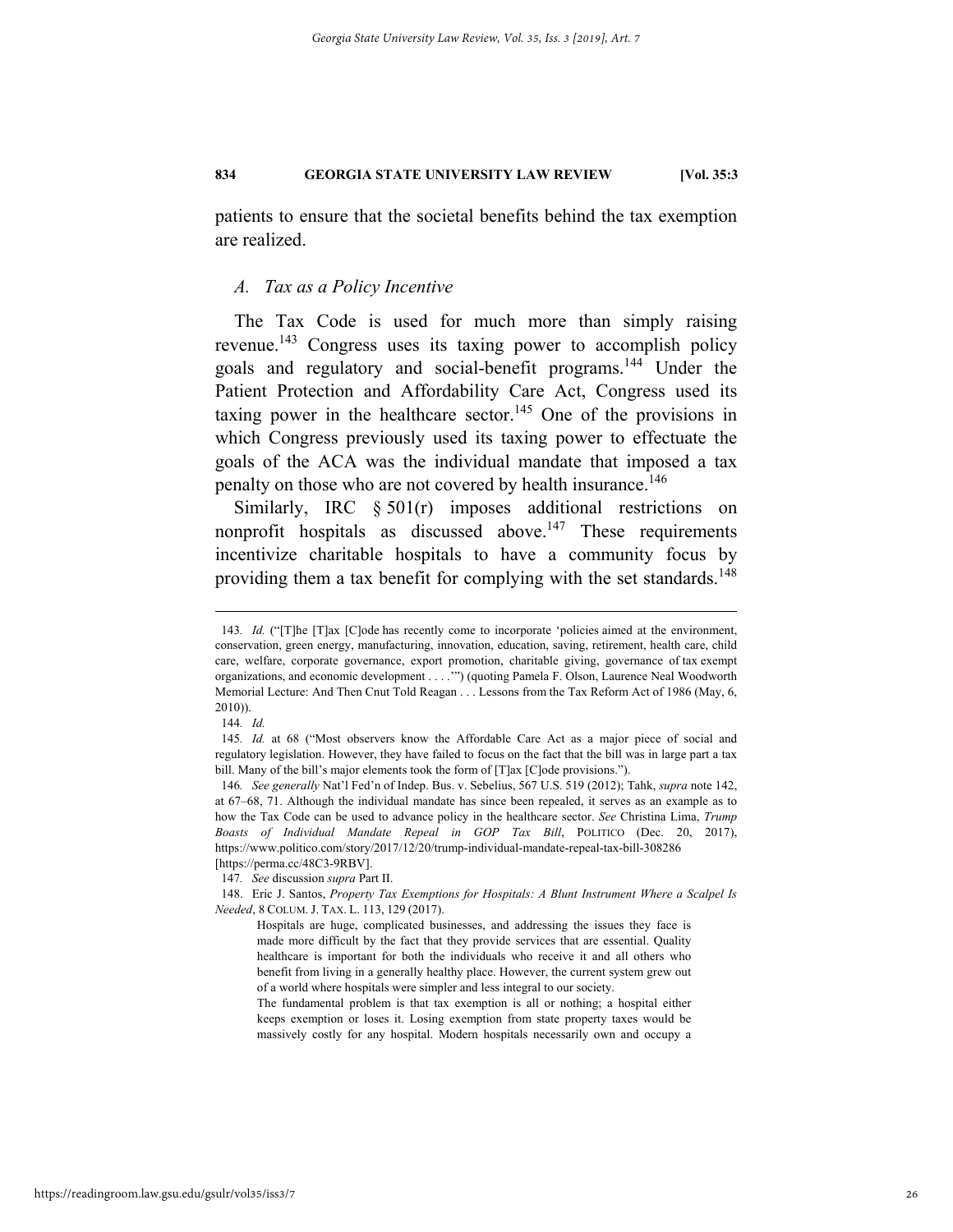However, nonprofit hospitals have no incentive to go beyond these set requirements because they are still in some capacity a profitdriven enterprise.<sup>149</sup> Recently, nonprofit hospitals have been financially strained.150 Nonprofit hospitals cannot sustain themselves merely on charitable donations alone.<sup>151</sup> They must be profitable to generate sufficient funds to maintain the hospital while ensuring that they are not incurring losses.<sup>152</sup> The function of the hospital as a profit-seeking enterprise incentivizes them to comply with tax exemption requirements. Otherwise, the federal tax expense that the hospital would be subject to would impose a greater financial burden than the cost of operating an emergency room without a staffing agency. Thus, the Tax Code can be used as a mechanism to protect patients from surprise medical bills while still effectuating the goals and missions of nonprofit hospitals and the policy reasons behind providing tax exemptions.153

The tax-exempt provisions for charitable hospitals in the Tax Code have the power to alleviate the impact of surprise medical bills in United States hospitals.<sup>154</sup> This unique position rests on the \$12 million incentive that the tax provision provides hospitals that have to balance costs in the healthcare market.<sup>155</sup> The Tax Code could be used to decrease the number of surprise medical bills that Americans receive in a number of ways: first, by redefining the charitable deduction standards that a hospital must meet by further clarifying "community benefit" to emphasize the importance of the emergency room factor; second, by incorporating calculations of the burdens of patients' medical debts from hospital services in the CHNA or Schedule H, which hospitals must complete in the annual Form 990

*Id.* 

huge amount of property .... Being forced to bear such a cost with little warning could predictably force a hospital to cancel unprofitable services and become forprofit, or close its doors entirely.

<sup>149</sup>*. Id.* at 129–31.

 <sup>150.</sup> Swogier, *supra* note 106, at 483.

<sup>151</sup>*. Id.* 152*. Id.*

<sup>153</sup>*. See* Santos, *supra* note 148, at 133.

<sup>154</sup>*. Id.*

<sup>155</sup>*. See id.* at 129; Tahk, *supra* note 64, at 35; Young, *supra* note 64, at 329.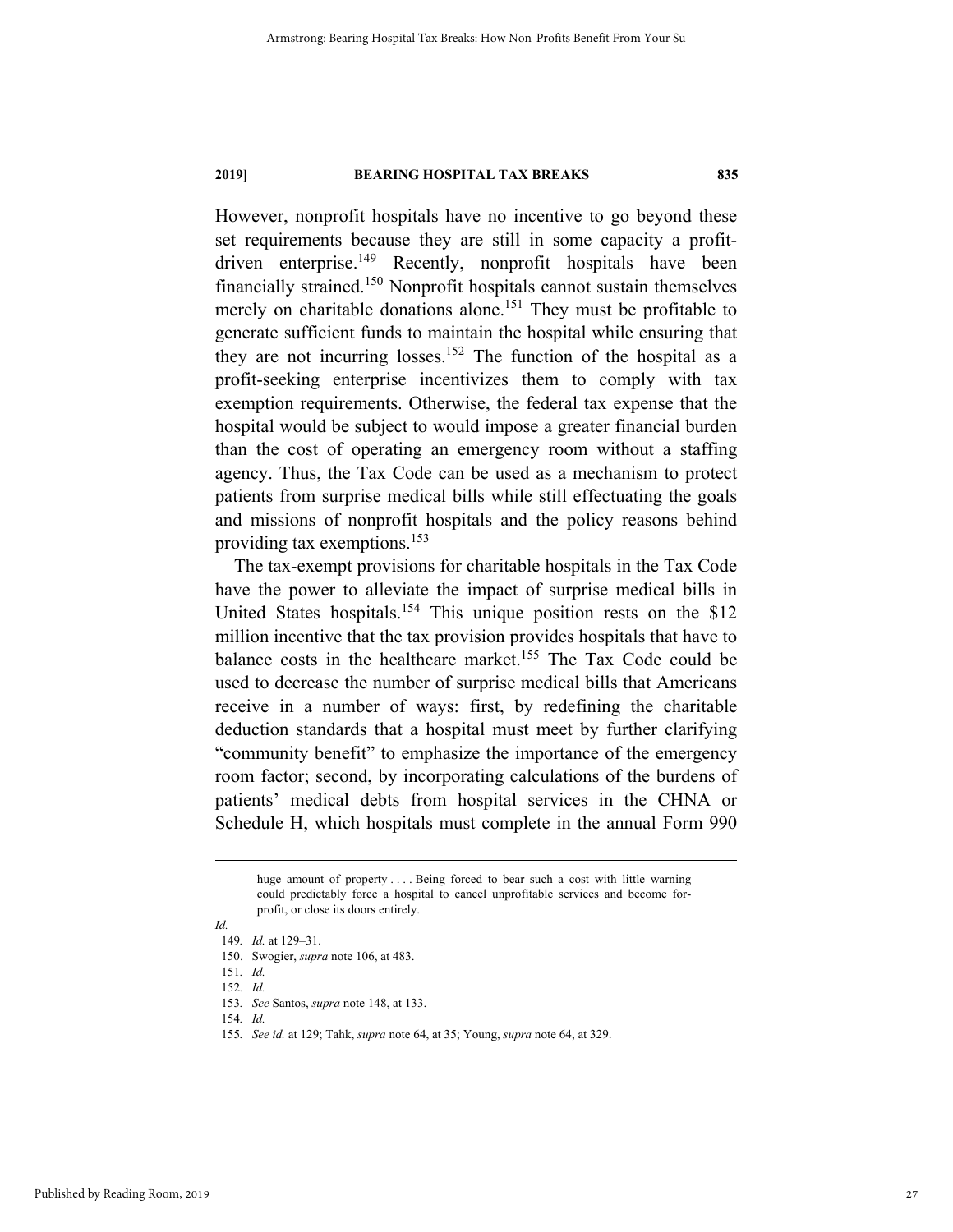informational return to the IRS; lastly, by revoking the tax exemption of any hospital whose contracted emergency room physicians engage in routine surprise billing, this would incentivize hospitals to contract with staffing agencies that do not engage in these practices.

#### *B. The Importance of Emergency Rooms*

The emergency room is the community medical center where those with health care needs most commonly enter the hospital.<sup>156</sup> From the emergency room, patients are transferred or referred to other departments of the hospital to receive further treatment.<sup>157</sup> Due to its function, the emergency room is one of the most important departments of the hospital and must be available to patients at all hours of the day.

The current revenue rulings are not clear as to whether operating an accessible and affordable emergency room is necessary to retain tax-exempt status. Revenue Ruling 69-545 sets forth a balancing test using the community-benefit approach that considers the overall benefit that the hospital provides to the community.<sup>158</sup> The presence of an emergency room that is open to all is one of several factors considered in this analysis.<sup>159</sup> Subsequently, Revenue Ruling 83-157 states that an emergency room is not necessary in all circumstances to retain tax exemption.<sup>160</sup> Revenue Ruling 83-157 provides examples of situations where an emergency room is not needed, including specialized hospitals or communities where an alternative, functional emergency room is already present.<sup>161</sup> This Revenue Ruling emphasizes a totality-of-the-circumstances approach when determining whether an emergency room is necessary for tax exemption.<sup>162</sup>

 <sup>156.</sup> AHS Hosp. Corp. v. Town of Morristown, 28 N.J. Tax 456, 483–84 (N.J. Tax Ct. 2015); Cooper, *supra* note 23, at 3.

<sup>157</sup>*. AHS Hosp. Corp.*, 28 N.J. Tax at 484.

 <sup>158.</sup> Rev. Rul. 69-545, 1969-2 C.B. 117.

 <sup>159.</sup> Nina J. Crimm, *Evolutionary Forces: Changes in For-Profit and Not-For-Profit Health Care Delivery Structures; a Regeneration of Tax Exemption Standards*, 37 B.C. L. REV. 1, 45–46 (1995).

 <sup>160.</sup> Rev. Rul. 83-157, 1983-2 C.B. 94.

<sup>161</sup>*. Id.*

 <sup>162. 1</sup> TAXATION OF HOSPITALS & HEALTH CARE ORGANIZATIONS § 4.03 (2017).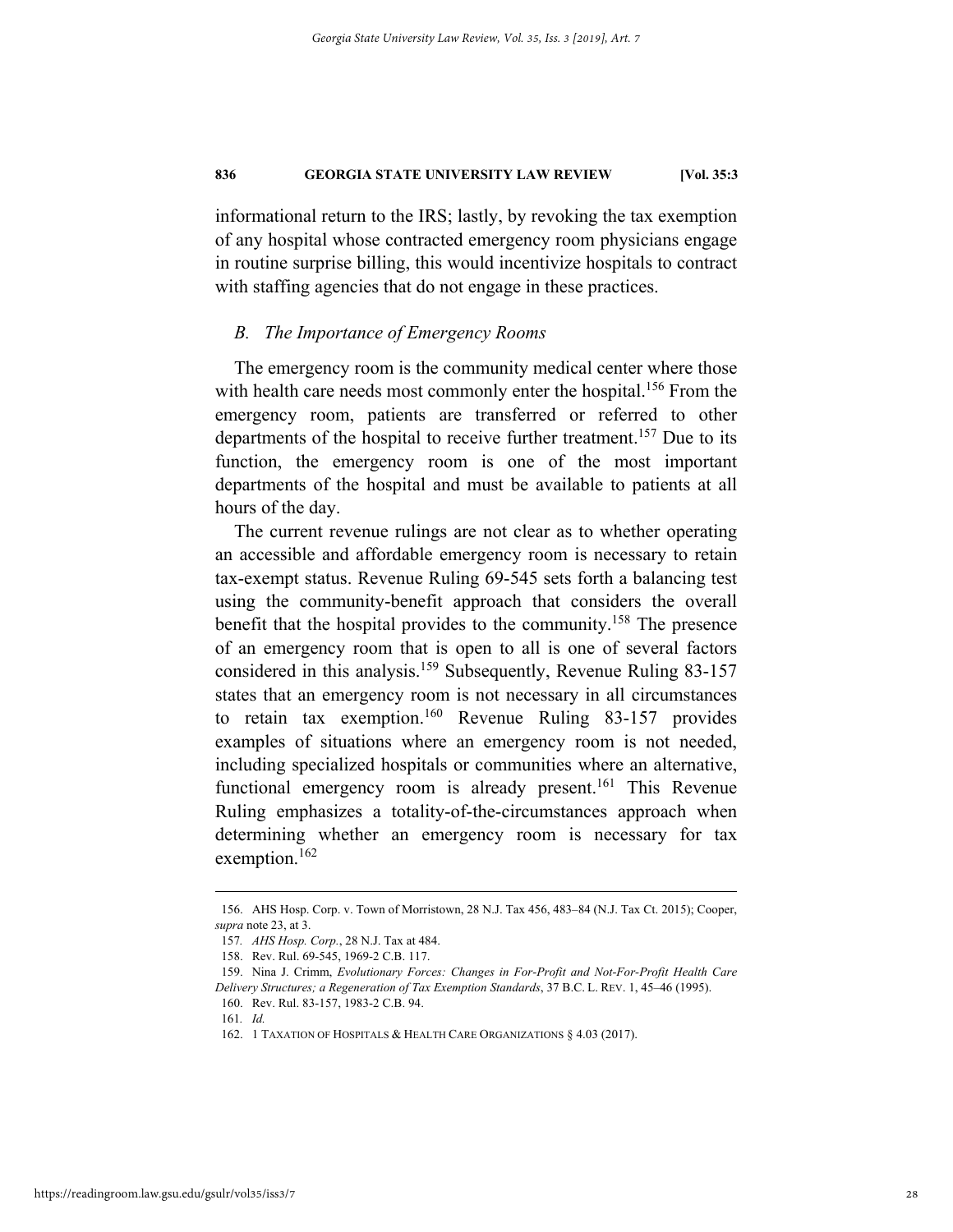The regulations specifically look to whether the emergency room is open to all patients regardless of their ability to pay.163 As the number of patients who are covered by insurance has increased as a result of the ACA, the amount of charity care has decreased because hospitals' focus has shifted from the level of charity care to the overall benefit that the hospital provides the public.<sup>164</sup> However, the mere presence of an emergency room does not benefit the community if the patients using the emergency room are leaving with inflated medical bills or are subjected to harsh collection practices.

When determining whether an emergency room is functional and open to the public, the standard should focus on the output of the hospital, meaning the percentage of the patients who visit the emergency room receiving affordable care. Currently, the focus is on the patients' financial and insured status when they enter the hospital—whether they are covered by insurance, are indigent, or qualify for the  $FAP$ .<sup>165</sup>

Further, the value of medical debts that patients are left with after receiving treatment from the nonprofit hospital's emergency room must be considered in the calculation of the overall community benefit provided by the nonprofit hospital. For example, in St. Louis, Missouri, there has been a dramatic increase in the number of lawsuits involving medical debt resulting from treatment at nonprofit hospitals' emergency rooms.<sup>166</sup> The value of medical debt pursued against patients through extraordinary collection actions indicates that the hospital is not operated primarily for charitable purposes by promoting health for the benefit of the community. Thus, this

 <sup>163.</sup> Helvin, *supra* note 82, at 440–41 ("[T]he IRS set forth four 'general requirements' that a health care organization was obligated to meet in order to be deemed 'charitable' for federal tax exemption purposes . . . . [T]he most notable of these requirements was that a hospital must serve those who are unable to pay for health services[] and not exclusively care for patients who can afford the costs.").

<sup>164</sup>*. See* Santos, *supra* note 148, at 132–33.

 <sup>165.</sup> Fuse Brown, *supra* note 78, at 519.

 <sup>166.</sup> Liss, *supra* note 21 ("CP Medical has filed at least 1,078 lawsuits in St. Louis . . . between Dec. 2, 2014, and March 10, 2016. After reviewing all the lawsuits, the newspaper found that 99[%] of the cases involved debt that originated from ER treatment at an SSM hospital."). The Morristown hospital case involved the revocation of state-tax-exempt status, not federal. *See generally* AHS Hosp. Corp. v. Town of Morristown, 28 N.J. Tax 456 (N.J. Tax Ct. 2015).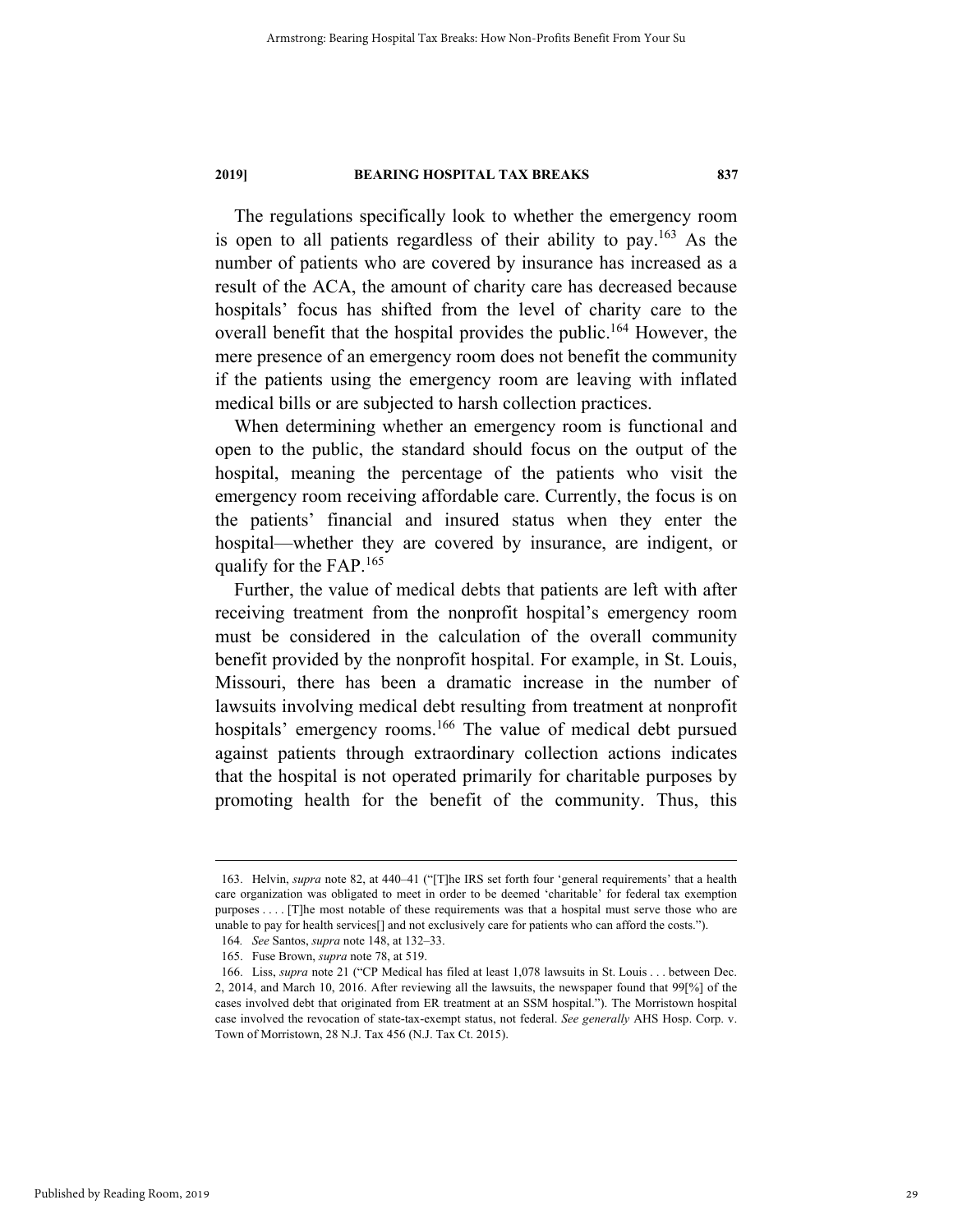information must be included in the mandated CHNA along with a proposal of the hospital's solution to fix it.

The unavailability of an affordable emergency room to those who are covered by insurance should be sufficient for the IRS and states to challenge the tax-exempt status of hospitals for failure to adhere to the community benefit standard.<sup>167</sup> However, further issues occur as more hospitals are not running their own emergency rooms but are outsourcing the department to other companies.<sup>168</sup>

#### *C. Contracting Agencies*

Although the emergency room is arguably one of the most important departments in the hospital facility, it is also one of the most unprofitable departments.169 Additional costs are required to keep the emergency room staffed and operating at all hours of the  $day.<sup>170</sup>$  Further, compared to other departments, many of those seeking treatment in the emergency room are poor or uninsured.<sup>171</sup> Currently, there are incentives for emergency room physicians to remain out-of-network. The ACA requires that insurers pay for outof-network emergency room care, so physicians will be paid and will be paid more if they remain out-of-network than if they contract with payers. A Texas study showed that out of several insurance companies' in-network hospitals, up to 56% of the emergency rooms in those hospitals had zero in-network physicians.172 As a result, the physicians' bills received from treatment in those emergency rooms are not covered by the insurance company.

 <sup>167</sup>*. AHS Hosp. Corp.*, 28 N.J. Tax at 465, 483 (holding a nonprofit hospital did not meet the statutory standards for tax exemption because it bore "little, if any, resemblance" to their "early origins as charitable alms houses providing free basic medical treatment to the infirm poor[,]" because "they are [now] sophisticated centers of medical care . . . providing a litany of medical services regardless of a patient's ability to pay"); Beth Jones Sanborn, *IRS Revokes Tax-Exempt Status for County-Run Hospital, Raising Specter of More Actions Against Nonprofits*, HEALTHCARE FIN. (Aug. 16, 2017), http://www.healthcarefinancenews.com/news/irs-revokes-tax-exempt-status-county-run-hospitalraising-specter-more-actions-against [https://perma.cc/HY2D-9ME5] (revoking tax-exempt status of a nonprofit hospital for failure to perform a community health needs assessment).

 <sup>168.</sup> Cooper, *supra* note 23, at 36.

 <sup>169.</sup> Swogier, *supra* note 106, at 466.

 <sup>170.</sup> Cooper, *supra* note 23, at 3.

 <sup>171.</sup> Swogier, *supra* note 106, at 466.

 <sup>172.</sup> Berke, *supra* note 9, at 174.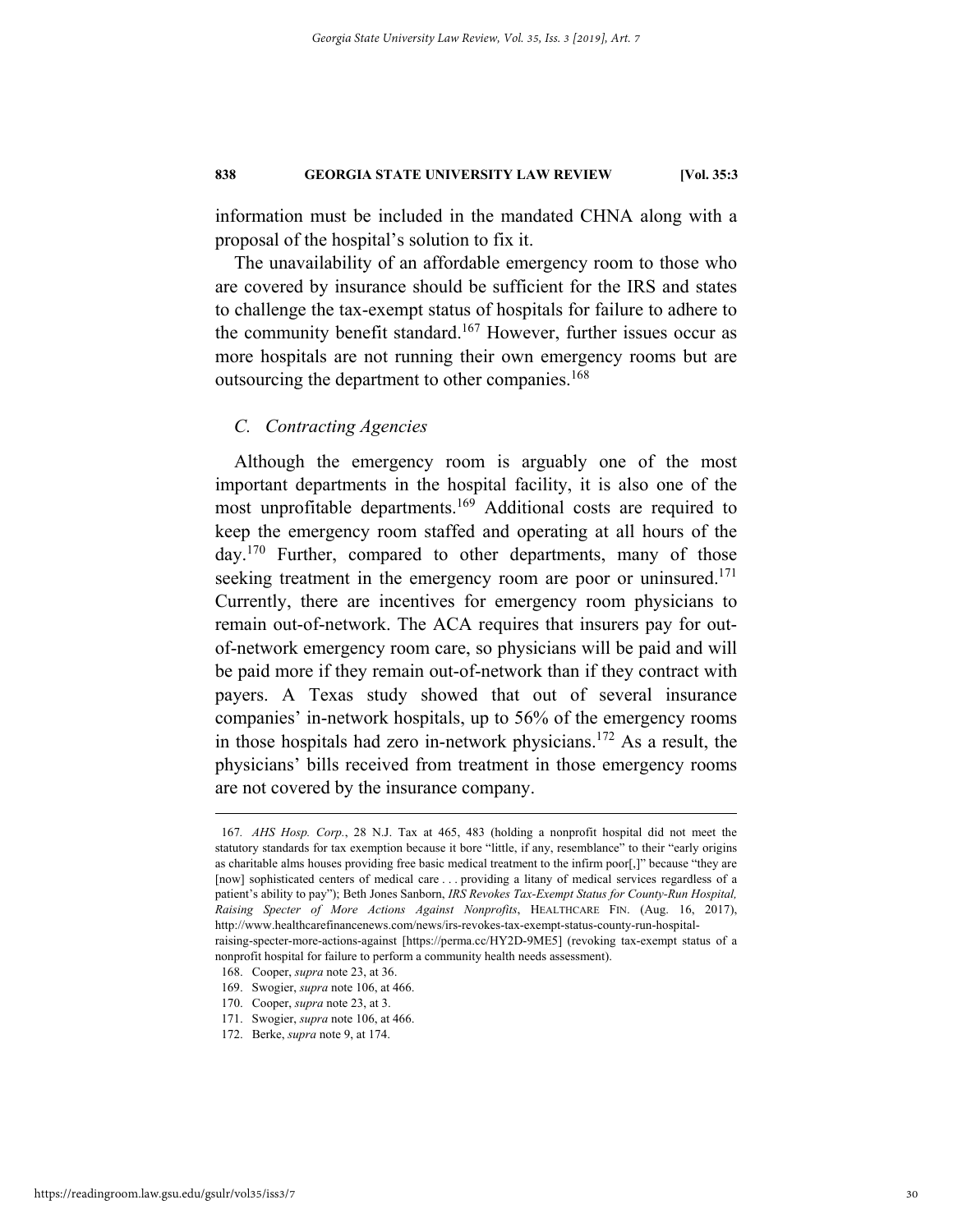Currently, physicians are not required to participate in the same networks as the hospital to receive privileges to work in the hospital.<sup>173</sup> Even though they operate "under the same roof," the hospital must comply with the tax-exempt-status requirements while the third-party contractors do not.<sup>174</sup> Thus, the level of out-ofnetwork care and consequential surprise medical billing is due to contracting failure between the hospital and the third-party contractors.

If, as a condition of retaining tax exemption, tax-exemption requirements had to be considered during these contract negotiations, the hospital would be incentivized not only to choose the cheapest contractor but also to consider the effect that each contract would have on the community it serves.<sup>175</sup> This incentive would hopefully result in fewer out-of-network bills because, by considering the effect on the community, the hospital would negotiate with physicians and third parties who contract with the same insurer as the facility.<sup>176</sup> Without this requirement, hospitals will continue to act in the profitmaximizing manner of using the cheapest option to staff and maintain their emergency rooms, regardless of the financial effect that it has on patients.

Further, third-party staffing companies such as EmCare and TeamHealth will be incentivized to adhere to the Tax Code as a way to market their services toward nonprofit hospitals. By adhering to the same tax exemption requirements as the hospital, these staffing companies become more attractive to nonprofit hospitals when staffing difficult-to-maintain departments because they could contract with the staffing company to save both on department costs as well as retain their tax-exempt status. Because over half of the hospitals in

 <sup>173</sup>*. Id.*

 <sup>174.</sup> Liss, *supra* note 21 ("[T]he two entities are held to different standards when it comes to helping patients financially. The hospital itself is under a charitable obligation, but not the contractor . . . . '[T]hat's the problem in this case, there is a middleman that is allowing them to skirt that requirement . . . . "").

 <sup>175.</sup> Herman, *supra* note 19 ("[H]ospitals could require physicians, as a condition of practicing at their facilities, to join the same health plan networks in which they participate . . . .").

<sup>176</sup>*. Id.* ("At Boca Raton Regional ... contracting anesthesiologists, emergency physicians, pathologists[,] and radiologists 'know they have to contract with the plans that [the hospital] contract[s] with.' The hospital has handled fewer complaints as a result.").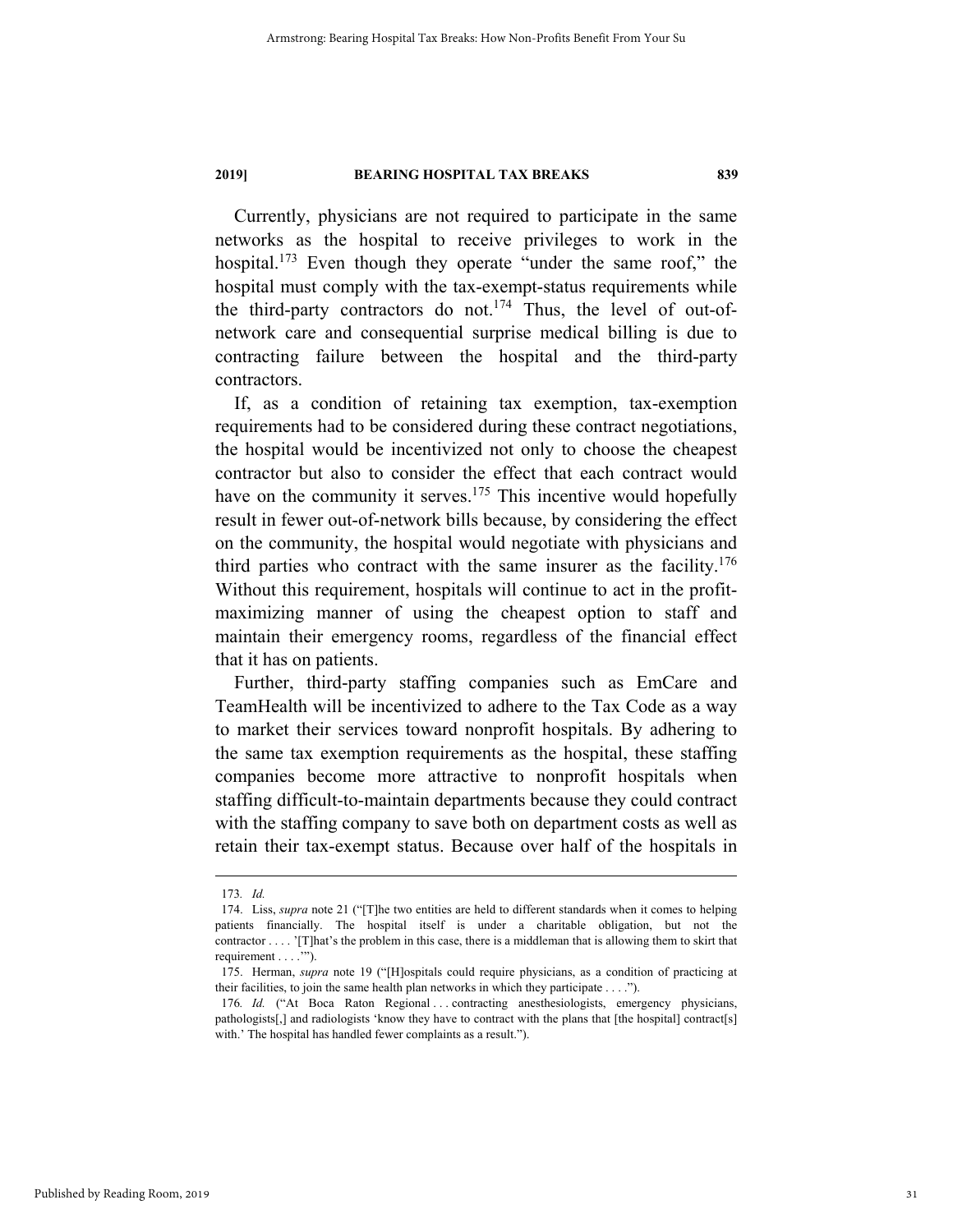the United States are classified as nonprofit, the staffing companies would be strongly incentivized to negotiate with insurance companies and comply with the tax-exemption standards.

#### **CONCLUSION**

Surprise medical billing is an ever-growing issue in the United States as networks continue to shrink and more Americans leave the hospital with out-of-network bills.<sup>177</sup> The complexities of the healthcare system and varying standards set across states make this an even more difficult issue to resolve.<sup>178</sup> Currently, only a handful of states have taken steps to protect their citizens from receiving a crushing medical bill. $179$ 

The federal government, whose goal is to increase public health and the financial security of the population, has allowed for a tax exemption for hospitals that comply with specified standards.<sup>180</sup> These standards focus on the community benefit that the hospital provides and look to a certain level of charity care and financial assistance provided by the hospital.<sup>181</sup>

Currently, nonprofit hospitals are facing cost constraints, incentivizing hospitals to staff emergency rooms with out-of-network providers. This cost-saving action burdens patients with the cost of emergency services and has effectively made healthcare less accessible.

 <sup>177</sup>*. Id.* ("[A] published [] survey in June 2013 . . . showed roughly 40% of people who went to outof-network physicians did so involuntarily. A March 2015 study from Consumers Union found that surprise medical bills hit 30% of privately insured Americans, and a quarter of those patients said the bill came from a doctor they did not expect.").

<sup>178</sup>*. See* discussion *infra* Part I*.*

 <sup>179.</sup> Fuse Brown, *supra* note 9, at 147–49 ("A number of states have begun to pass legislation targeting surprise bills and balance[]billing directly . . . . More recently, states have begun passing legislation to more specifically address the phenomenon of surprise medical bills . . . . Thus far, New York, Connecticut, California, Florida, and Texas have passed law[s] curtailing surprise medical billing.").

 <sup>180.</sup> I.R.C. § 501(c), (r) (2018), *invalidated by* Texas v. United States, 340 F. Supp. 3d 579 (N.D. Tex. 2018) (appeal filed 5th Cir. Jan. 7, 2019); Rev. Rul. 83-157, 1983-2 C.B. 94; Rev. Rul. 69-545, 1969-2 C.B. 117; Rev. Rul. 56-185, 1956-1 C.B. 202; Polaris, *supra* note 18, at 132; Santos, *supra* note 148, at 118–19.

 <sup>181.</sup> I.R.C. § 501(c), (r); Rev. Rul. 83-157, 1983-2 C.B. 94; Rev. Rul. 69-545, 1969-2 C.B. 117; Rev. Rul. 56-185, 1956-1 C.B. 202; McGrath, *supra* note 79, at 175–76; Weisblatt, *supra* note 80, at 694.